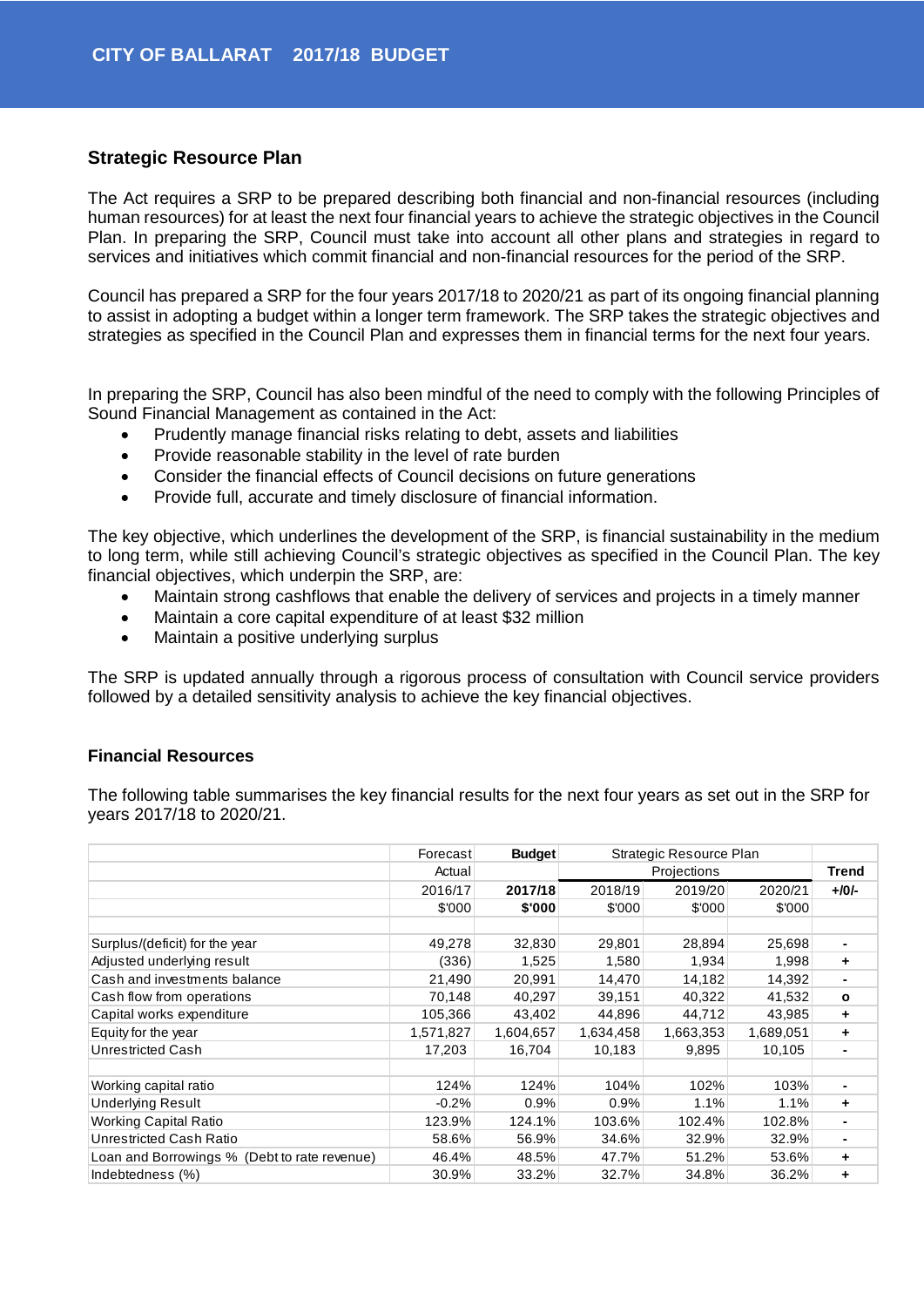## **Financial Sustainability**

Cash and investments is forecast to decrease over the four year period from \$21.890 million to \$18.777 million.

This reduction in cash is a result of a recalculation of the level of investments that are required to be held each year for operations to continue efficiently whilst maintain sufficient working capital levels.

This has allowed Council to free additional funds in the 2017/18 financial year to be allocated to services.

This section analyses the expected cash flows from the operating, investing and financing activities of Council for the 2017/18 year. Budgeting cash flows for Council is a key factor in setting the level of rates and providing a guide to the level of capital expenditure that can be sustained with or without using existing cash reserves.



Four year forecast for cash and investments is set out below:

The analysis is based on three main categories of cash flows:

- **Operating activities** Refers to the cash generated or used in the normal service delivery functions of Council. Cash remaining after paying for the provision of services to the community may be available for investment in capital works, or repayment of debt
- **Investing activities** Refers to cash generated or used in the enhancement or creation of infrastructure and other assets. These activities also include the acquisition and sale of other assets such as vehicles, property and equipment
- **Financing activities** Refers to cash generated or used in the financing of Council functions and include borrowings from financial institutions and advancing of repayable loans to other organisations. These activities also include repayment of the principal component of loan repayments for the year.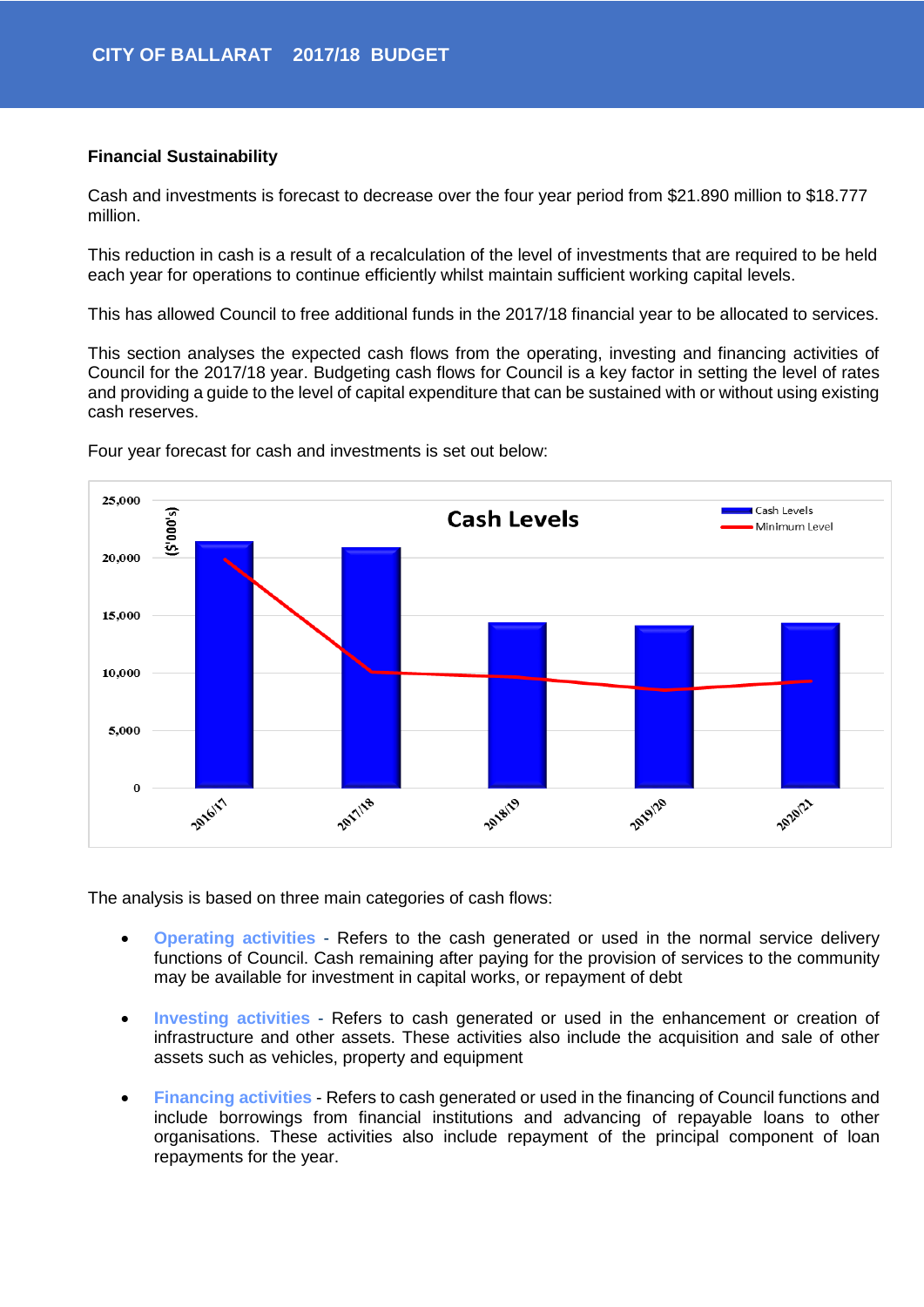|                                           | Forecast   |               |           |
|-------------------------------------------|------------|---------------|-----------|
|                                           | Actual     | <b>Budget</b> | Variance  |
|                                           | 2016/17    | 2017/18       |           |
|                                           | \$'000     | \$'000        | \$'000    |
| Cash flows from operating activities      |            |               |           |
| Rates and charges                         | 103,360    | 109,054       | 5,694     |
| Statutory fees and fines                  | 3,725      | 3,639         | (86)      |
| User fees                                 | 24,993     | 24,703        | (290)     |
| Grants - operating                        | 24,276     | 23,432        | (844)     |
| Grants - capital                          | 33,908     | 2,000         | (31,908)  |
| Contributions - monetary                  | 2,104      | 1,014         | (1,090)   |
| Interest received                         | 1,226      | 1,263         | 37        |
| Trust funds and deposits taken            | 0          | 0             | 0         |
| Other receipts                            | 1,487      | 2,598         | 1,111     |
| Net GST refund / payment                  | 0          | 0             | 0         |
| Employee costs                            | (62, 245)  | (63,051)      | (807)     |
| Materials and services                    | (59, 683)  | (61, 895)     | (2, 213)  |
| Trust funds and deposits repaid           | 0          | 0             | 0         |
| Other payments                            | (3,004)    | (2,460)       | 544       |
| Net cash provided by/(used in)            |            |               |           |
| operating activities                      | 70,148     | 40,297        | (29, 851) |
|                                           |            |               |           |
| Cash flows from investing activities      |            |               |           |
| Payments for property, infrastructure,    |            |               |           |
| plant and equipment                       | (109, 366) | (43, 402)     | 65,964    |
| Proceeds from sale of property,           | 384        | 0             | (384)     |
| infrastructure, plant and equipment       |            |               |           |
| Payments for investments                  | 0          | 0             | 0         |
| Proceeds from sale of investments         | 0          | 0             | 0         |
| Loan and advances made                    | 0          | 0             | 0         |
| Payments of loans and advances            | 0          | 0             | 0         |
| Net cash provided by/ (used in) investing | (108, 982) | (43, 402)     | 65,580    |
| activities                                |            |               |           |
|                                           |            |               |           |
| Cash flows from financing activities      |            |               |           |
| Finance costs                             | (2, 343)   | (2, 394)      | (51)      |
| Proceeds from borrowings                  | 3,872      | 8,817         | 4,945     |
| Repayment of borrowings                   | (3, 872)   | (3, 817)      | 55        |
| Net cash provided by/(used in) financing  | (2, 343)   | 2,606         | 4,949     |
| activities                                |            |               |           |
| Net increase/(decrease) in cash & cash    | (41, 177)  | (499)         | 40,678    |
| equivalents                               |            |               |           |
| Cash and cash equivalents at              | 62,667     | 21,490        | (41, 177) |
| thebeginning of the financial year        |            |               |           |
| Cash and cash equivalents at the end of   | 21,490     | 20,991        | (499)     |
| the financial year                        |            |               |           |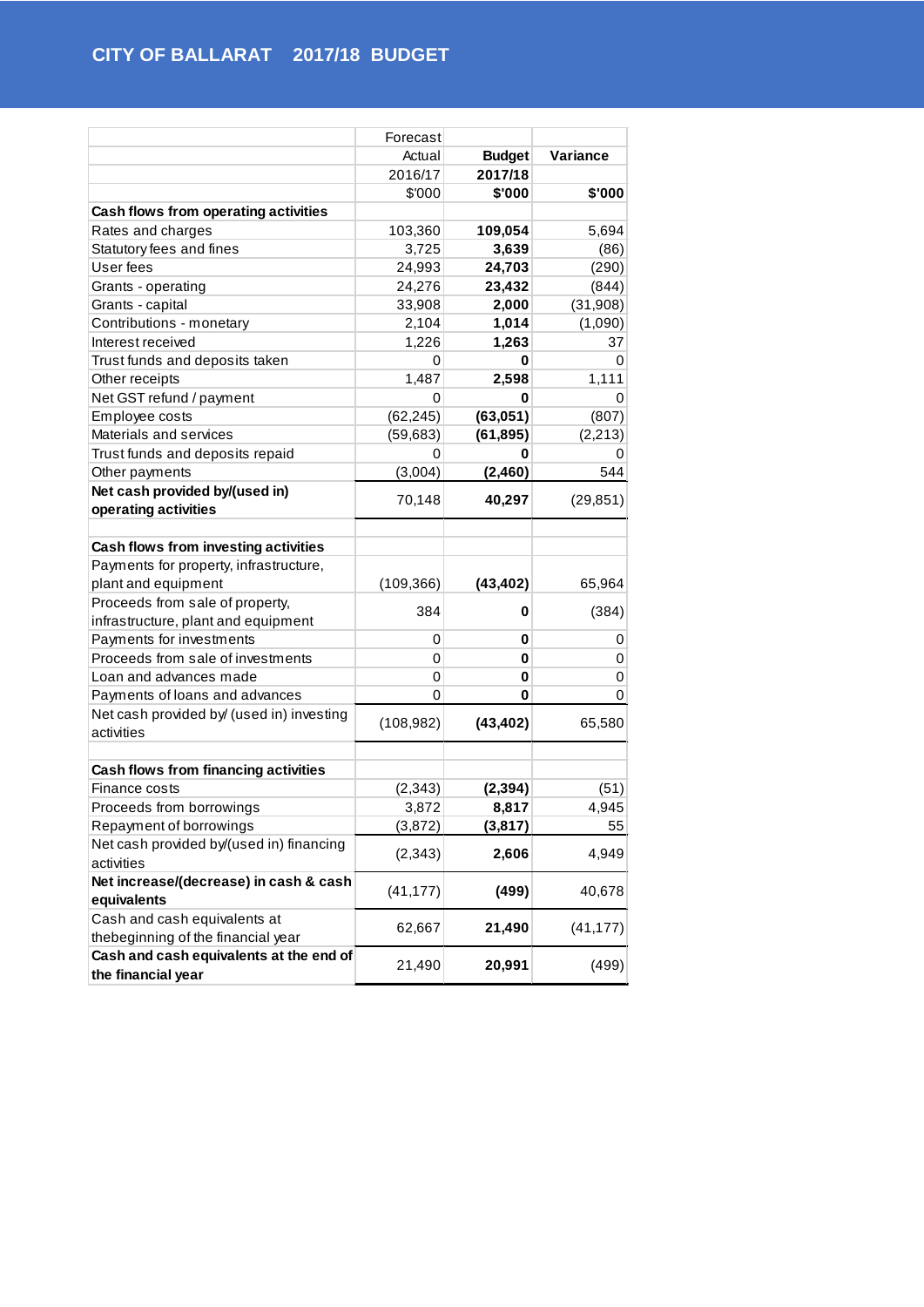## **Operating activities**

The decrease in cash inflows of \$29.851 million in operating activities is due mainly from the decrease in capital grants in 2017/18.

The net cash flows from operating activities does not equal the surplus (deficit) for the year as the expected revenues and expenses of the Council include non-cash items which have been excluded from the Cash Flow Statement. The budgeted operating result is reconciled to budgeted cash flows available from operating activities as set out in the following table.

|                                                                                 | Forecast |               |           |
|---------------------------------------------------------------------------------|----------|---------------|-----------|
|                                                                                 | Actual   | <b>Budget</b> | Variance  |
|                                                                                 | 2016/17  | 2017/18       |           |
|                                                                                 | \$'000   | \$'000        | \$'000    |
|                                                                                 |          |               |           |
| Surplus (deficit) for the year                                                  | 49,278   | 32,830        | (16, 448) |
| Depreciation                                                                    | 32,649   | 32,649        |           |
| Contributions - non-monetary                                                    | (13,602) | (27, 028)     | (13, 426) |
| Loss/(Net gain) on disposal or<br>property, infrastructure, plant and equipment | (1)      | 0             |           |
| Borrowing costs                                                                 | 2,343    | 2,394         | 51        |
| Net Movement in current assets and liabilities                                  | (519)    | (548)         | (29)      |
| Cash flows available from operating activities                                  | 70,148   | 40,297        | (29, 851) |

## **Investing activities**

The large decrease in investing activities of \$65.964 million relate to the reduction in the capital works program. The 2016/17 financial year had the largest program in the Council's history, funded by \$31.888 million in government grants. Major projects included:

| $\bullet$ Civic Hall |  | \$6.782 million |
|----------------------|--|-----------------|
|                      |  | ----            |

- Ballarat West Employment Zone \$5.000 million
- Wendouree Sports & Events Centre \$4.779 million
- Lucas Community Hub  $$4.325$  million
- Eureka Stadium but a state state state state state state state state state state state state state state state state state state state state state state state state state state state state state state state state state s

## **Financing activities**

The forecast expenditure for loan repayments is in line with Councils borrowing strategy.

## **Cash and cash equivalents at end of year**

Overall, total cash and investments is forecast to decrease by \$0.499 million to \$20.991 million as at 30 June 2018.

In formulating the 2017/18 Long Term Financial Strategy, the level of cash and investments required to be held at the end of each year, to operate the organisation without impact to the delivery of services and projects, has been recalculated resulting in lower levels of cash and investments required to be held.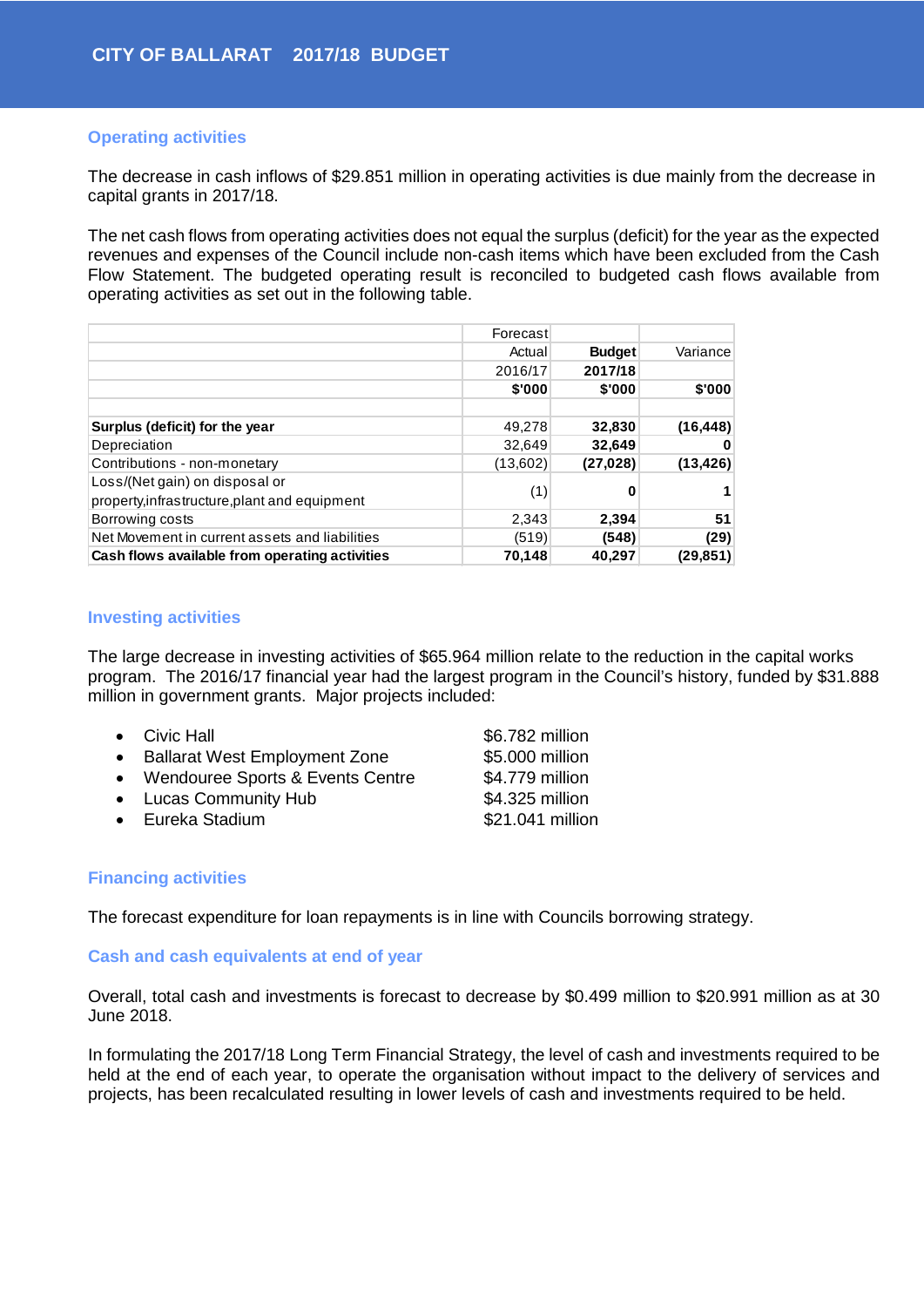#### **Restricted and unrestricted cash and investments**

|                                                       | Forecast |               |          |
|-------------------------------------------------------|----------|---------------|----------|
|                                                       | Actual   | <b>Budget</b> | Variance |
|                                                       | 2016/17  | 2017/18       |          |
|                                                       | \$'000   | \$'000        | \$'000   |
|                                                       |          |               |          |
| <b>Total cash and Investments</b>                     | 21,490   | 20,991        | (499)    |
| Restricted cash and Investments                       |          |               |          |
| Statutory reserves                                    | (28)     | (28)          | 0        |
| Trust funds and deposits                              | (4,287)  | (4,287)       | 0        |
| Unrestricted cash and investments                     | 17,175   | 16,676        | (499)    |
| Discretionary reserves                                | (4,240)  | (4,240)       | 0        |
| Unrestricted cash adjusted for discretionary reserves | 12,935   | 12,436        | (499)    |

#### **Statutory reserves**

These funds must be applied for specified statutory purposes in accordance with various legislative requirements. While these funds earn interest revenues for Council, the funds are not available for other purposes.

#### **Unrestricted cash and investments**

The amount shown is in accordance with the definition of unrestricted cash included in the Regulations. These funds are free of statutory reserve funds and cash to be used to fund capital works expenditure from the previous financial year.

#### **Discretionary reserves**

These funds are shown as discretionary reserves as, although not restricted by a statutory purpose, Council has made decisions regarding the future use of these funds and unless there is a Council resolution these funds should be used for those earmarked purposes. The decisions about future use of these funds has been reflected in Council's Strategic Resource Plan and any changes in future use of the funds will be made in the context of the future funding requirements set out in the plan.

#### **Unrestricted cash adjusted for discretionary reserves**

These funds are free of all specific Council commitments and represent funds available to meet daily cash flow requirements, unexpected short term needs and any budget commitments which will be expended in the following year such as grants and contributions. Council regards these funds as the minimum necessary to ensure that it can meet its commitments as and when they fall due without borrowing further funds.

#### **Borrowing Strategy**

In developing the Strategic Resource Plan (SRP), borrowings were identified as an important funding source for capital works programs. In the past, Council has borrowed strongly to finance large infrastructure projects and plans to borrow significant sums of money to finance Council's Developer Contribution Scheme over the next twenty (20) years.

Council's borrowing strategy has been formulated to provide funding for the essential major projects, with a peak borrowing of \$83.147 million in 2025/26, with the plan to reduce debt to \$4.680 million by 2036/37.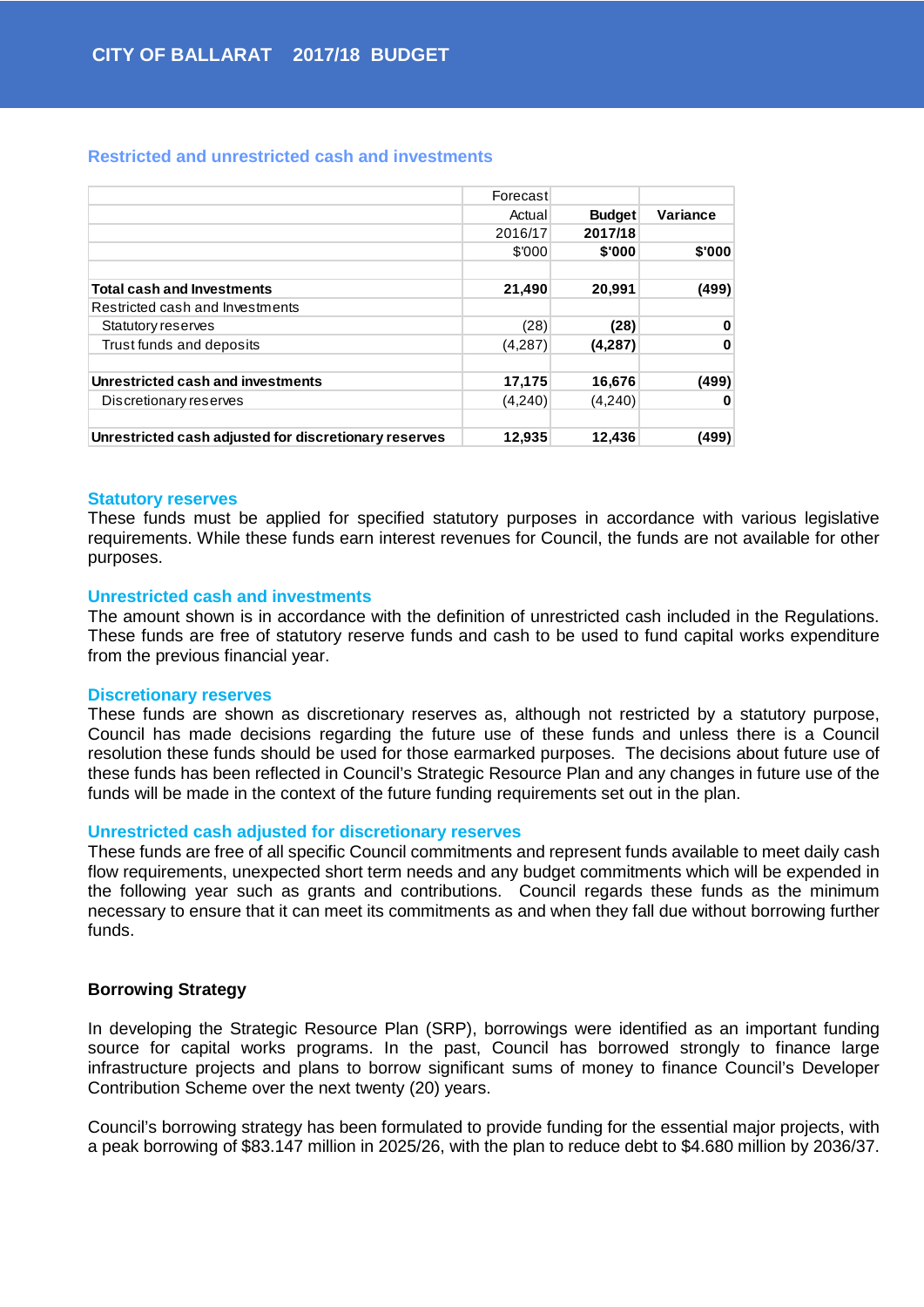This debt strategy, not allows for the infrastructure currently planned but provides Council with the ability to borrow into the future for future infrastructure funds.

The following graph sets out future proposed borrowings, based on the forecast financial position of Council as at 30 June 2017.

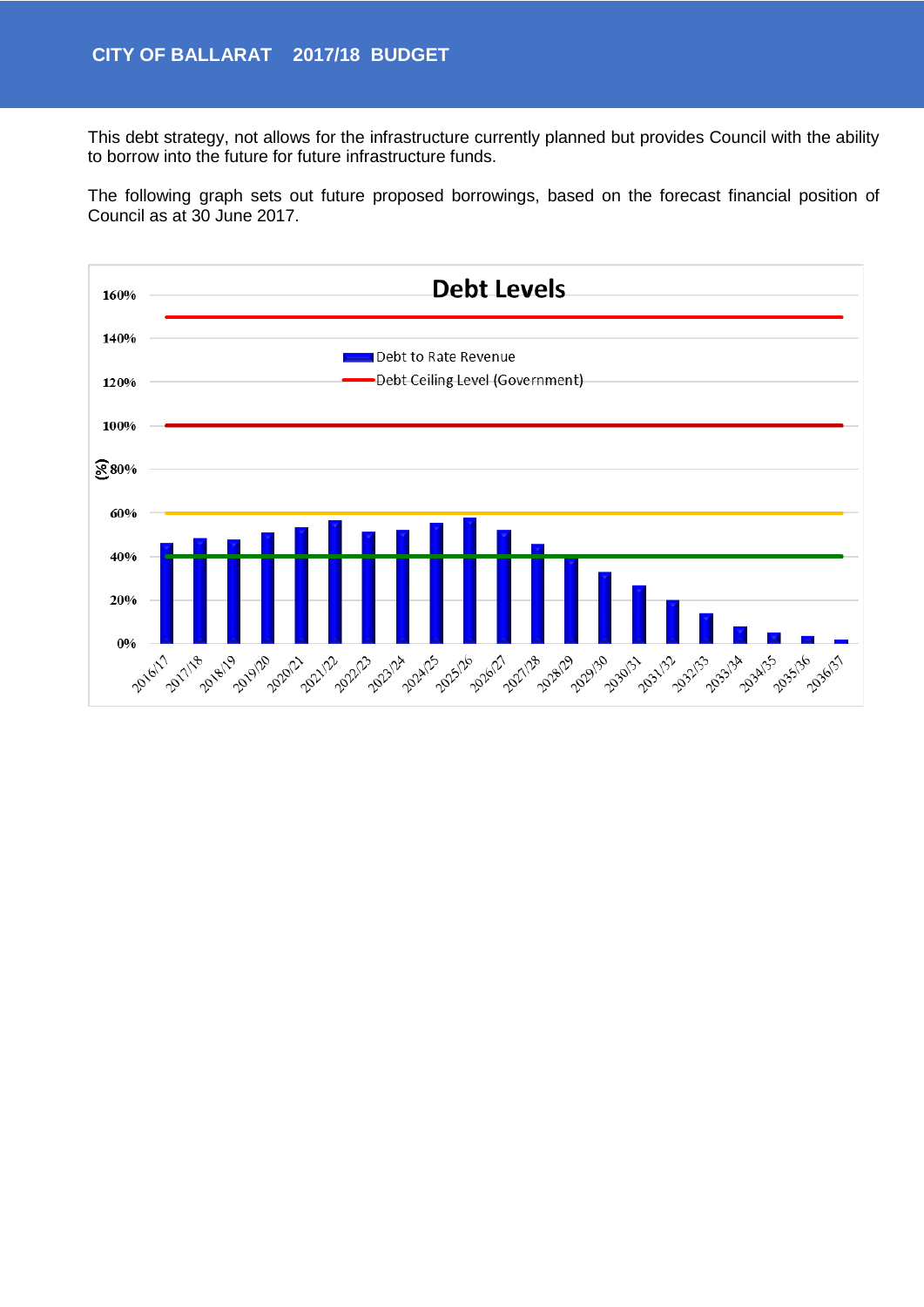## **Rating levels**

#### **Rating context**

In developing the Strategic Resource Plan, rates and charges were identified as an important source of revenue, accounting for 56.1% of the total revenue (excluding non monetary income), received by Council annually. Planning for future rate increases has therefore been an important component of the Strategic Resource Planning process. The level of required rates and charges has been considered in this context, regarding Council's other sources of income and the planned expenditure on services and works to be undertaken for the Ballarat City Council.

#### **Future rate and charges**

The Minister for Local Government issued a letter to all Mayors and Chief Executive Officers on 14 January 2015 in which she confirmed the Government's intention to cap rates from 2016/17. The government commissioned the Essential Services Commission (ESC) to conduct an inquiry and make recommendations on how best to design the Fair Go Rates System (FGRS) framework. The ESC's final report was tabled in Parliament on 30 September 2015 and can be viewed on the ESC website (www.esc.vic.gov.au). The final report was tabled together with the government's response which can be viewed on the DELWP website [\(www.delwp.vic.gov.au/fairgorates\)](http://www.delwp.vic.gov.au/fairgorates).

Following this response and to establish the legislative framework for the FGRS the Local Government Amendment (Fair Go Rates) Bill 2015 was adopted by the Victorian Parliament on 26 November 2015. The Bill amends the Local Government Act 1989 and the Essential Services Commission Act 2001 to provide a mechanism to set a cap on the increases in rate revenue that can be levied by a Council in a financial year.

In December 2015, the ESC released a guide titled The Fair Go Rates System – Guidance for Councils (2016-17) intended to assist Victorian local councils in meeting their obligations under the FGRS. The document can be viewed on the ESC website (www.esc.vic.gov.au) and covers relevant timelines, reporting requirements and the process for applying for a higher cap.

The Minister for Local Government announced that Victorian council rate rises would be capped to 2.0% for 2017/18.

The Ballarat City Council has decided to prepare the 2017/18 budget on the basis that an application for a higher rate would not be submitted to the ESC. Council has also assumed that future rate rises would mirror future rate caps, to date, there is no forecast for future rate caps therefore, the Ballarat City Council has decided to use the current rate cap as the basis for future increases.

#### **Rating structure**

Council has established a rating structure which is comprised of two key elements. These are:

- Property values, which form the central basis of rating under the Local Government Act 1989
- A 'user pays' component to reflect usage of certain services provided by Council

Striking a proper balance between these elements provides equity in the distribution of the rate burden across residents.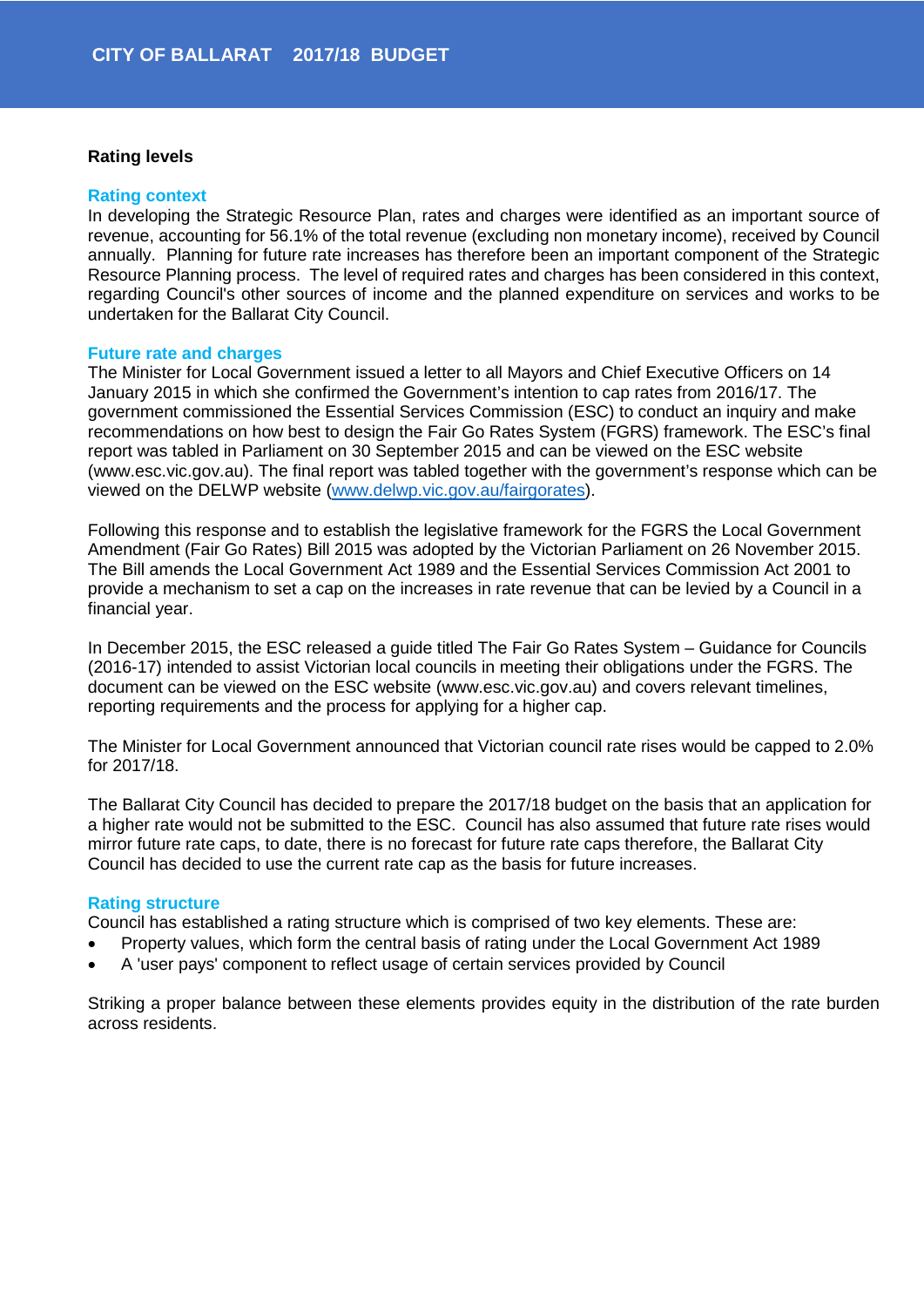Council makes a further distinction within the property value component of rates based on the purpose for which the property is used, that is, whether the property is used for:

- Commercial,
- Industrial,
- Residential,
- Rural Residential,
- Farm,
- Recreational purposes.

This distinction is based on the concept that business should pay a fair and equitable contribution to rates, taking into account the benefits those commercial properties derive from the local community.

Having reviewed the various valuation bases for determining the property value component of rates, Council has determined to apply a Capital Improved Value (CIV) basis on the grounds that it provides the most equitable distribution of rates across the municipality. There are currently no plans to change that basis, but Council does review its rating structure every year.

The following table summarises the rates to be determined for the 2017/18 year.

| <b>Type of Property</b>         | 2016/17      | 2017/18      | <b>Change</b> |
|---------------------------------|--------------|--------------|---------------|
|                                 | S            | S            | S             |
| Rate in dollar:                 |              |              |               |
| Residential                     | 0.004280     | 0.004365     | 2.0%          |
| Commercial                      | 0.010948     | 0.011166     | 2.0%          |
| Industrial                      | 0.011494     | 0.011723     | 2.0%          |
| Farm                            | 0.002892     | 0.002949     | 2.0%          |
| Rural residential               | 0.003890     | 0.003967     | 2.0%          |
| Recreational 1                  | 0.003160     | 0.003223     | 2.0%          |
| Recreational 2                  | 0.011460     | 0.011689     | 2.0%          |
| <b>Special Charges:</b>         |              |              |               |
| <b>Bridge Mall Special Rate</b> | 0.004811     | 0.004811     | 0.0%          |
| <b>Service Charge:</b>          |              |              |               |
| Waste Management Charge         | \$<br>292.56 | \$<br>308.00 | 5.3%          |
| Green Waste Charge              | \$<br>57.25  | \$<br>63.00  | 10.0%         |
|                                 |              |              |               |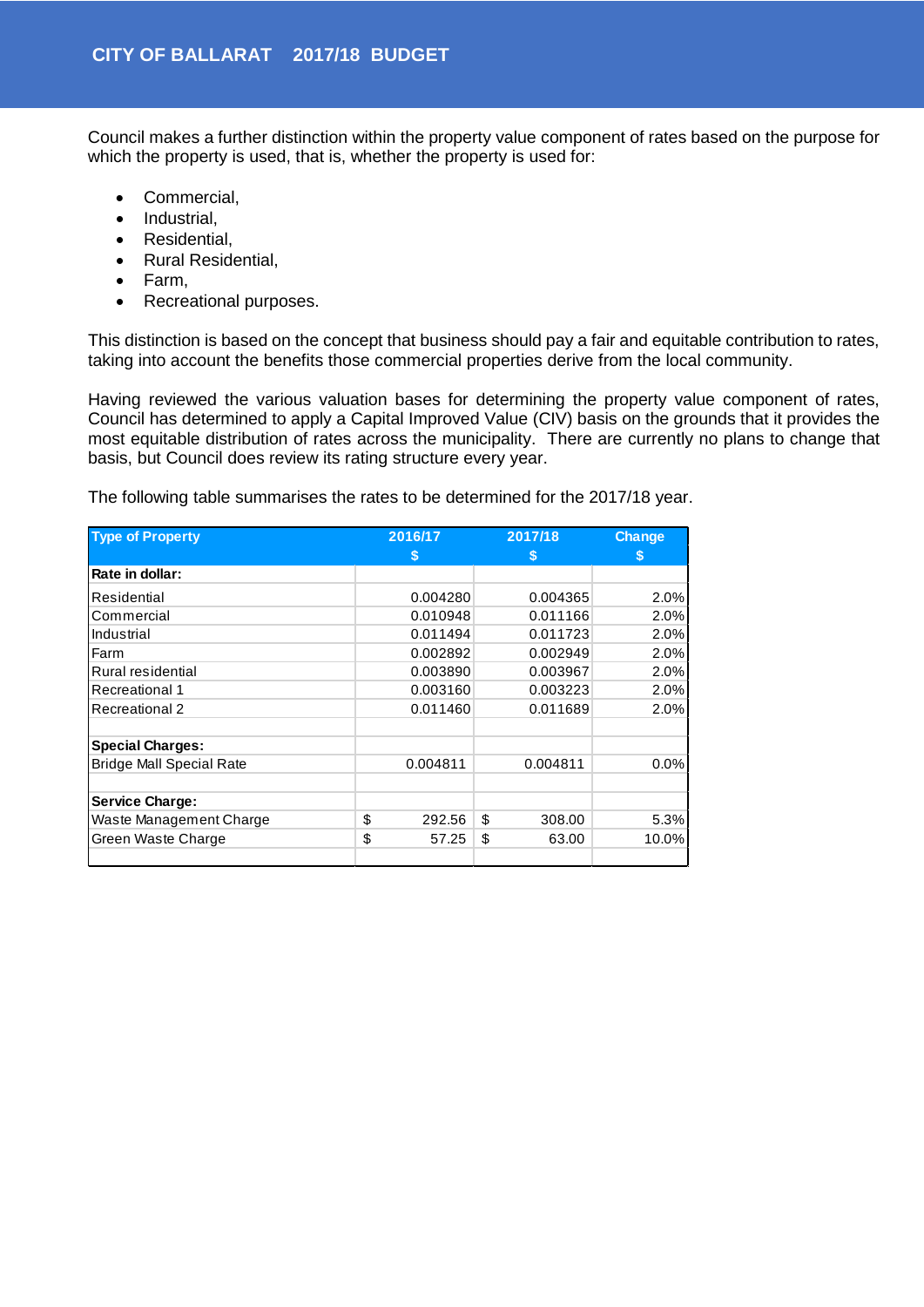| <b>Type of Property</b>         | 2016/17<br>S | 2017/18<br>S | <b>Change</b><br>S |
|---------------------------------|--------------|--------------|--------------------|
| Rates:                          |              |              |                    |
| Residential                     | 59,606,187   | 62,158,657   | 4.3%               |
| Commercial                      | 17,564,356   | 18,737,840   | 6.7%               |
| Industrial                      | 8,332,784    | 8,624,348    | 3.5%               |
| Farm                            | 1,648,670    | 1,678,556    | 1.8%               |
| Rural residential               | 1,076,765    | 1,114,552    | 3.5%               |
| <b>Recreational 1</b>           | 194,616      | 200,589      | 3.1%               |
| Recreational 2                  | 204,994      | 210,620      | 2.7%               |
| <b>Supplementary Rates</b>      | 886,284      | 1,390,877    | 56.9%              |
|                                 | 89,514,655   | 94,116,040   | 5.1%               |
| <b>Special Charges:</b>         |              |              |                    |
| <b>Bridge Mall Special Rate</b> | 320,060      | 320,000      | 0.0%               |
| <b>Service Charge:</b>          |              |              |                    |
| Waste Management Charge         | 12,686,440   | 13,579,720   | 7.0%               |
| Green Waste Charge              | 1,831,900    | 2,117,304    | 15.6%              |
| <b>Total Rates and Charges:</b> | 104,353,056  | 110,133,064  | 5.5%               |

| <b>Type of Property</b>         | 2016/17 | 2017/18 | <b>Change</b> |
|---------------------------------|---------|---------|---------------|
|                                 |         |         | %             |
| <b>Assessments:</b>             |         |         |               |
| Residential                     | 45,239  | 46,042  | 1.8%          |
| Commercial                      | 2,197   | 2,227   | 1.4%          |
| Industrial                      | 1,488   | 1,518   | 2.0%          |
| Farm                            | 789     | 787     | $-0.3%$       |
| Rural residential               | 611     | 616     | 0.8%          |
| <b>Recreational 1</b>           | 62      | 63      | 1.6%          |
| Recreational 2                  | 6       | 6       | 0.0%          |
| <b>Special Charges:</b>         |         |         |               |
| <b>Bridge Mall Special Rate</b> | 103     | 103     | 0.0%          |
| <b>Service Charge:</b>          |         |         |               |
| Waste Management Charge         | 43,364  | 44,090  | 1.7%          |
| Green Waste Charge              | 32,000  | 33,608  | 5.0%          |
|                                 |         |         |               |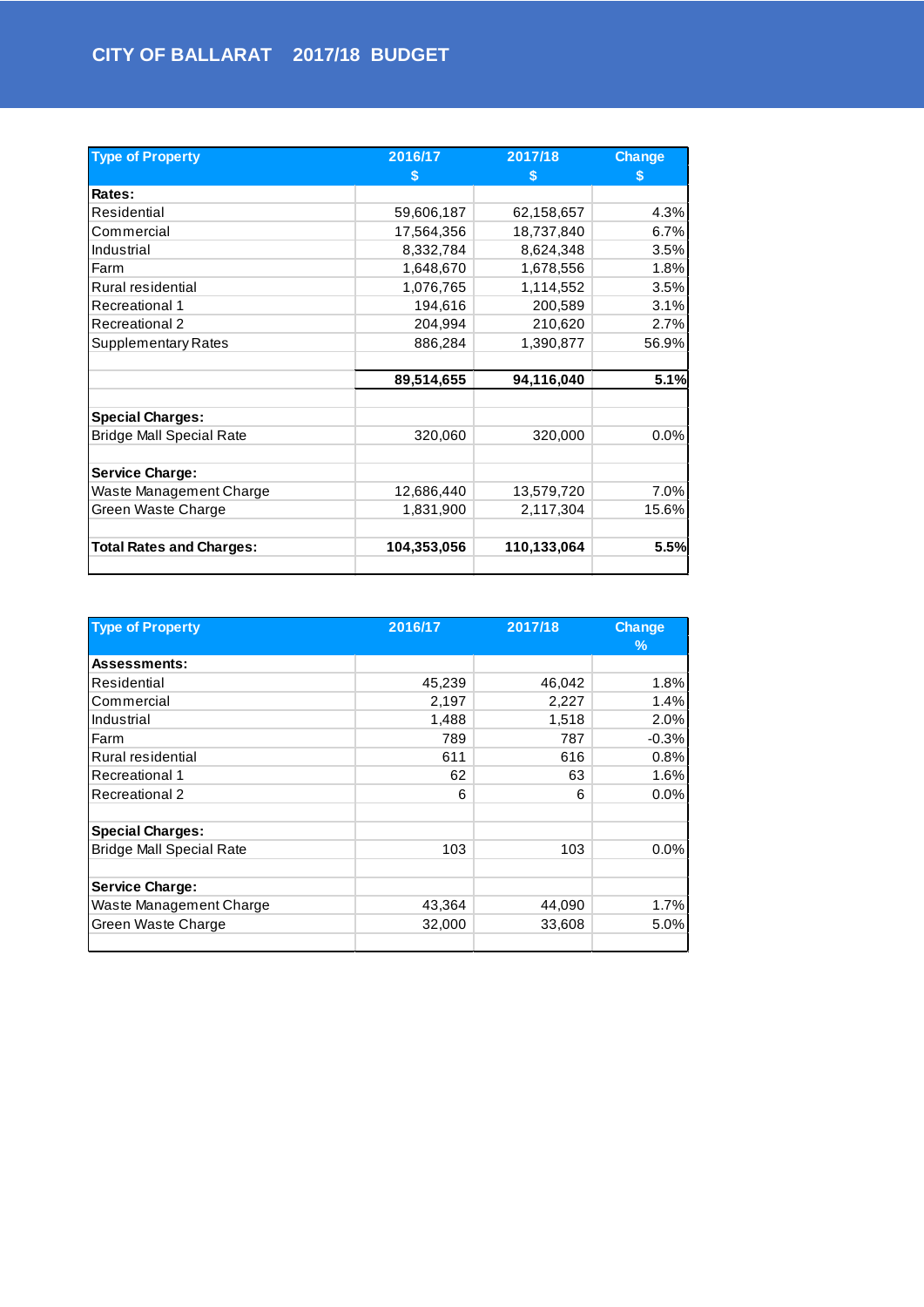| <b>Type of Property</b>         | 2016/17<br>S   | 2017/18<br>S   | <b>Change</b><br>$\%$ |
|---------------------------------|----------------|----------------|-----------------------|
| <b>Valuations:</b>              |                |                |                       |
| Residential                     | 13,926,679,205 | 14,240,242,085 | 2.3%                  |
| Commercial                      | 1,604,343,780  | 1,678,115,682  | 4.6%                  |
| Industrial                      | 724,968,160    | 735,677,580    | 1.5%                  |
| Farm                            | 570,079,500    | 569,195,000    | $-0.2%$               |
| Rural residential               | 276,803,375    | 280,955,875    | 1.5%                  |
| Recreational 1                  | 61,587,230     | 62,236,830     | 1.1%                  |
| Recreational 2                  | 17,887,770     | 18,018,670     | 0.7%                  |
|                                 | 17,182,349,020 | 17,584,441,722 | 2.3%                  |
| <b>Special Charges:</b>         |                |                |                       |
| <b>Bridge Mall Special Rate</b> | 66,516,000     | 66,516,000     | 0.0%                  |

#### **Rates and Charges**

This section presents information about rates and charges which the Act and the Regulations require to be disclosed in the Council's annual budget.

#### **Differential rates**

#### **Rates to be levied**

Each differential rate will be determined by multiplying the Capital Improved Value of rateable land (categorised by the characteristics described below) by the relevant percentages (refer to the strategic resource plan for the percentages).

Council believes each differential rate will contribute to the equitable and efficient carrying out of council functions. Details of the objectives of each differential rate, the types of classes of land which are subject to each differential rate and the uses of each differential rate are set out below.

The existing rating structure comprises 5 differential rates (residential, commercial, industrial, rural residential, and farm) and a rate concession for recreational land 1.

#### **RESIDENTIAL**

#### **Classification**

Rateable property which is used for private residential purposes, including but not limited to houses, dwellings, flats, units and private boatsheds, together with vacant unoccupied land, not covered by another differential, BUT excluding motels, caravan parks, supported accommodation, accommodation houses, boarding houses and the like.

#### **Reasons for the Use and Level of Rate**

The rate reflects the level of service provided and ensures that reasonable rate relativity is maintained between residential property and other classes of property.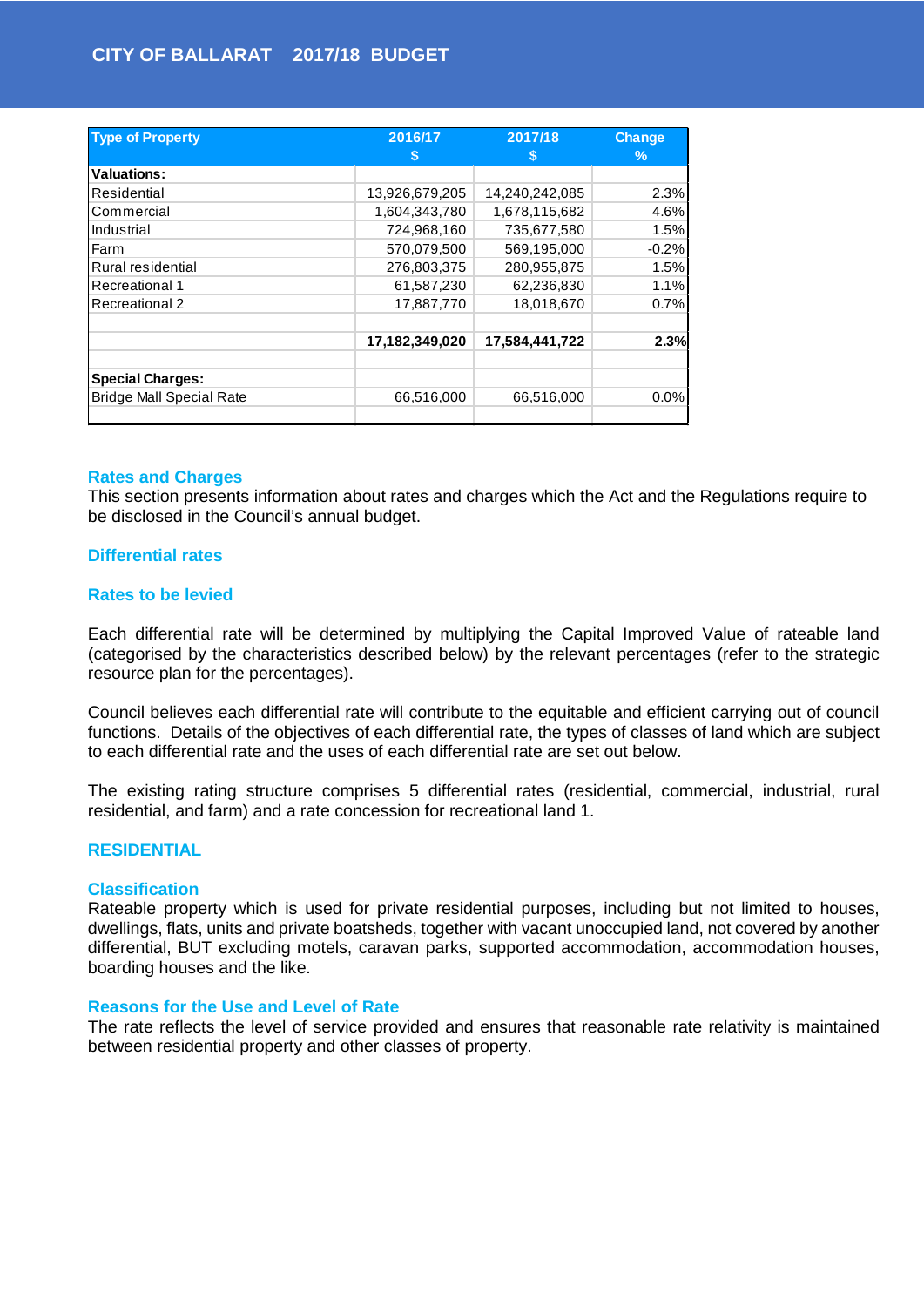## **COMMERCIAL**

## **Classification**

- 1. Rateable property used or adapted to be used for business and/or administrative purposes, including but not limited to properties used for:
	- (a) the sale or hire of goods by retail or trade sales, eg shops, auction rooms, hardware stores;
	- (b) the manufacture of goods where the goods are sold on the property;
	- (c) the provision of entertainment, eg theatres, cinemas, amusement parlours, nightclubs;
	- (d) media/broadcasting/communication establishments, eg television stations, newspaper offices, radio stations and associated facilities;
	- (e) the provision of accommodation other than private residential, eg motels, caravan parks, camping grounds, camps, supported accommodation, accommodation houses, hostels, boarding houses;
	- (f) the provision of hospitality, eg hotels, bottle shops, restaurants, cafes, takeaway food establishments, tearooms;
	- (g) tourist and leisure industry, eg flora and fauna parks, gymnasiums, indoor sports stadiums, gaming establishments (other than those classified under Recreational 2);
	- (h) art galleries, museums;
	- (i) showrooms, eg display of goods;
	- (j) brothels;<br>(k) Commer
	- Commercial storage (mini storage units, wholesale distributors).
	- (l) religious purposes;
	- (m) public offices;
	- (n) halls for commercial hire;
	- (o) Mixed businesses/milkbars (those operating in residential type zones under the Ballarat Planning Plan and non conforming residential/milkbar properties within industrial zones under the Ballarat Planning Plan, with attached residences, occupied as the principal place of residence of the person(s) operating the mixed business/milkbar component of the rateable property, will have the residential portion rated as Residential).
- 2. Properties used for the provision of health services, including but not limited to properties used for hospitals, nursing homes, rehabilitation, medical practices and dental practices.
- 3. Properties used primarily as offices or for administration purposes including but not limited to properties used for legal practices, real estate agents, veterinary surgeons, accounting firms, insurance agencies or any other organisation, group, business, association or representative body.
- 4. Rateable properties which are vacant unoccupied land and zoned or intended to be used for commercial purposes.

#### **Reasons for the Use and Level of Rate**

The rate reflects the level of service provided and ensures that reasonable rate relativity is maintained between commercial and other classes of land. The differential is higher than for other classes of land for a number of reasons, including:

- Business rates are tax deductible;
- Rates tend to be a lower order factor in business investment decisions.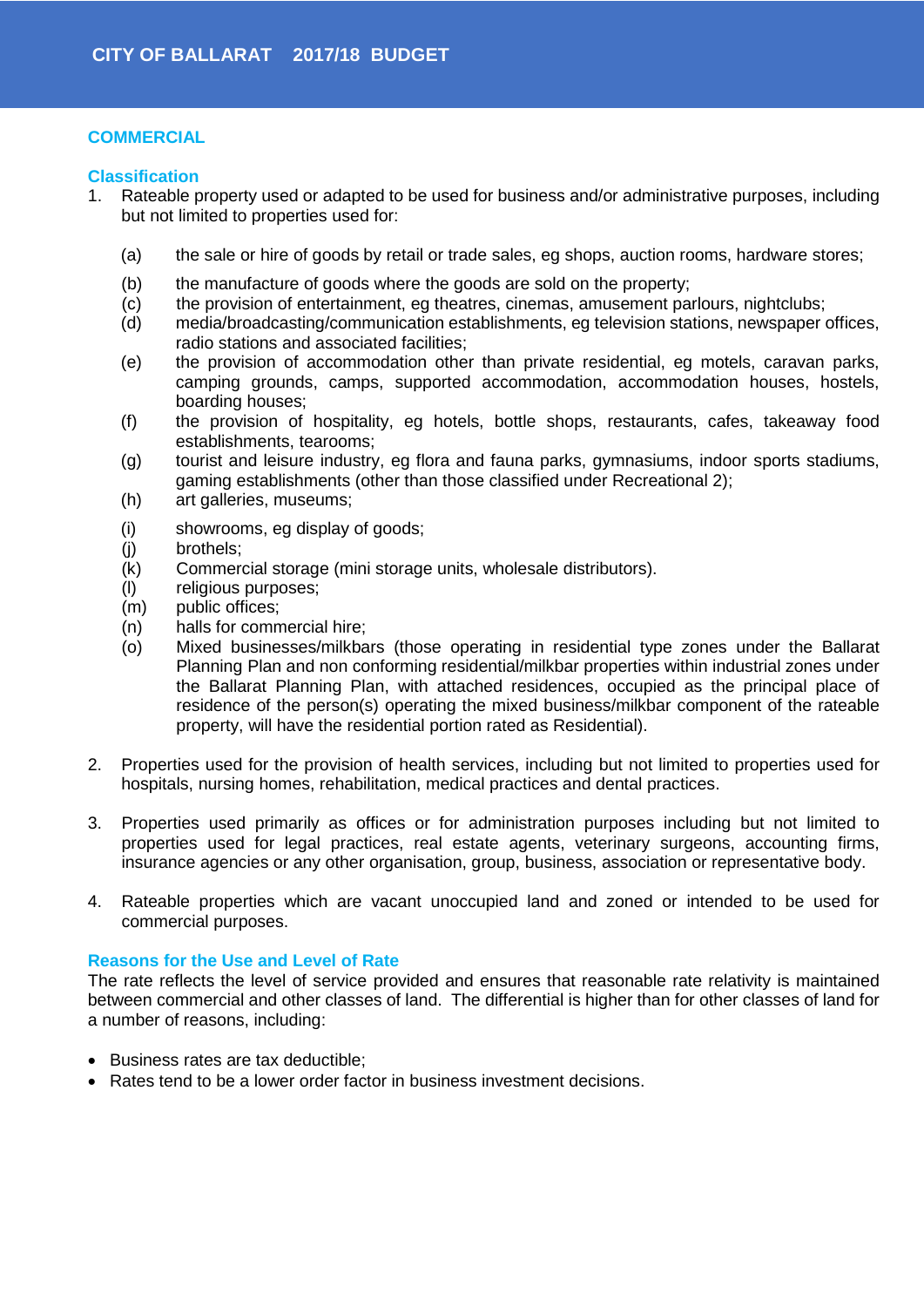## **INDUSTRIAL**

#### **Classification**

- 1. Rateable properties which are used primarily for manufacturing processes, including, but not limited to the following:
- (a) the manufacture of goods, equipment, plant, machinery, food or beverage which are generally not sold or consumed on site;
- (b) warehouse/bulk storage of goods;
- (c) the storage of plant and machinery;
- (d) the production of raw materials in the extractive and timber industries;
- (e) the treatment and storage of industrial waste materials.
- 2. Rateable properties which are vacant unoccupied land and zoned or intended to be used for industrial purposes.

## **Reasons for the Use and Level of Rate**

The rate reflects the level of service provided and ensures that reasonable rate relativity is maintained between industrial and other classes of land. The differential is higher than for other classes of land for a number of reasons, including:

- Business rates are tax deductible
- Rates tend to be a lower order factor in business investment decisions;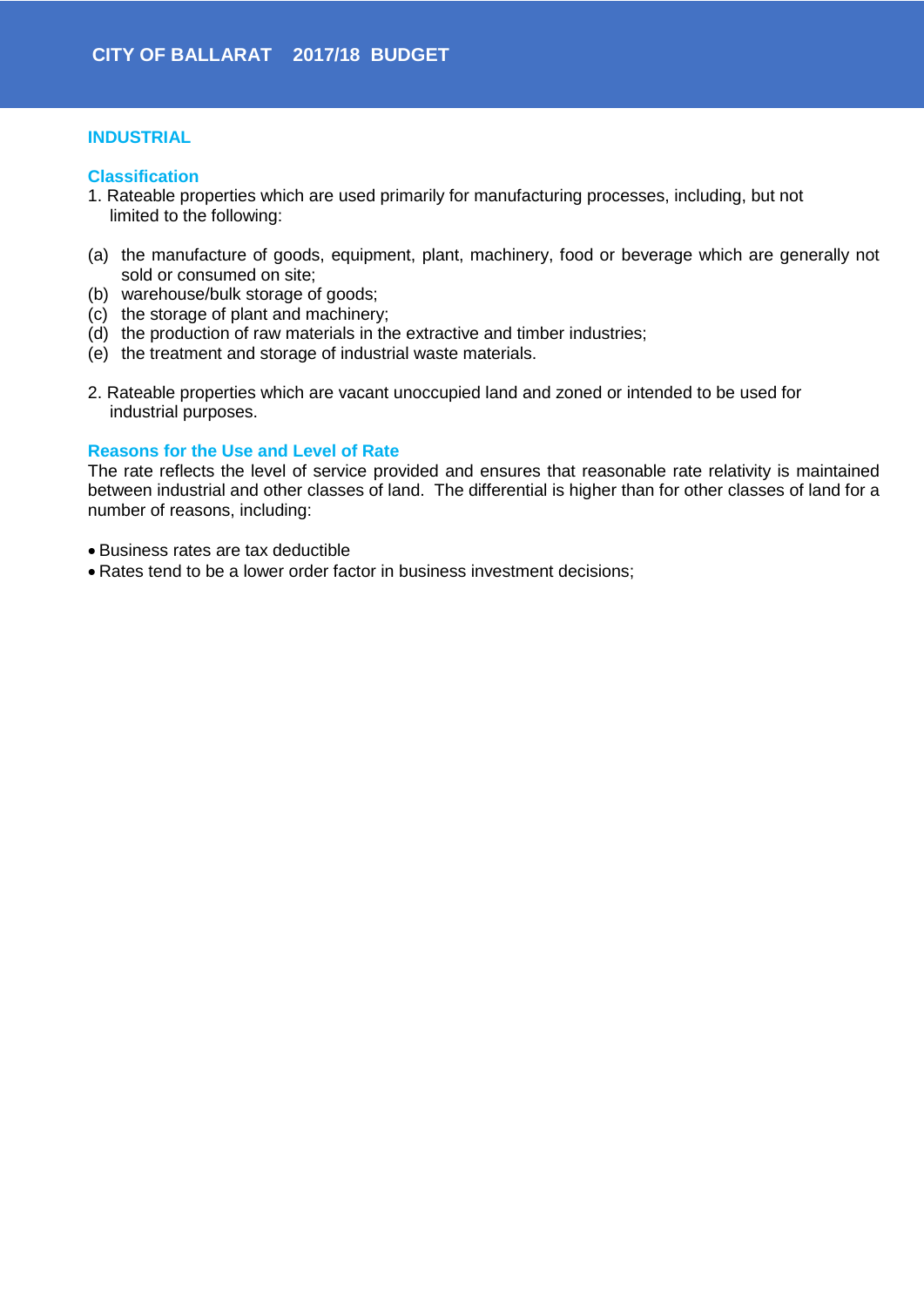## **FARM**

#### **Classification**

Farm Land means any rateable land -

- (a) that is not less than 2 hectares in area; and
- (b) is used for carrying on a business of primary production as determined by the Australian Taxation Office; and
- (c) that is used primarily for grazing (including agistment), dairying, pig farming, poultry farming, fish farming, tree farming, bee keeping, viticulture, horticulture, fruit growing or the growing of crops of any kind or for any combination of those activities; and
- (d) that is used by a business -
- (i) that has a significant and substantial commercial purpose or character; and
- (ii) that seeks to make a profit on a continuous or repetitive basis from its activities on the land; and
- (iii) that is making profit from its activities on the land, or that has a reasonable prospect of making a profit from its activities on the land if it continues to operate in the way that it is operating.

In consideration the Council will take into account:

• Whatever activity is being conducted on a property, it must be a business of primary production as opposed to a hobby or recreational activity.

## **Reasons for the Use and Level of Rate**

The farm rate is lower than for other classes of land because farming operations involve large properties which have significant value and which are often operated as family concerns. Agricultural producers are unable to pass on increases in costs like other businesses. Farm profitability is affected by the vagaries of weather and international markets. In this sense farms are seen to be more susceptible or fragile than other commercial and industrial operations.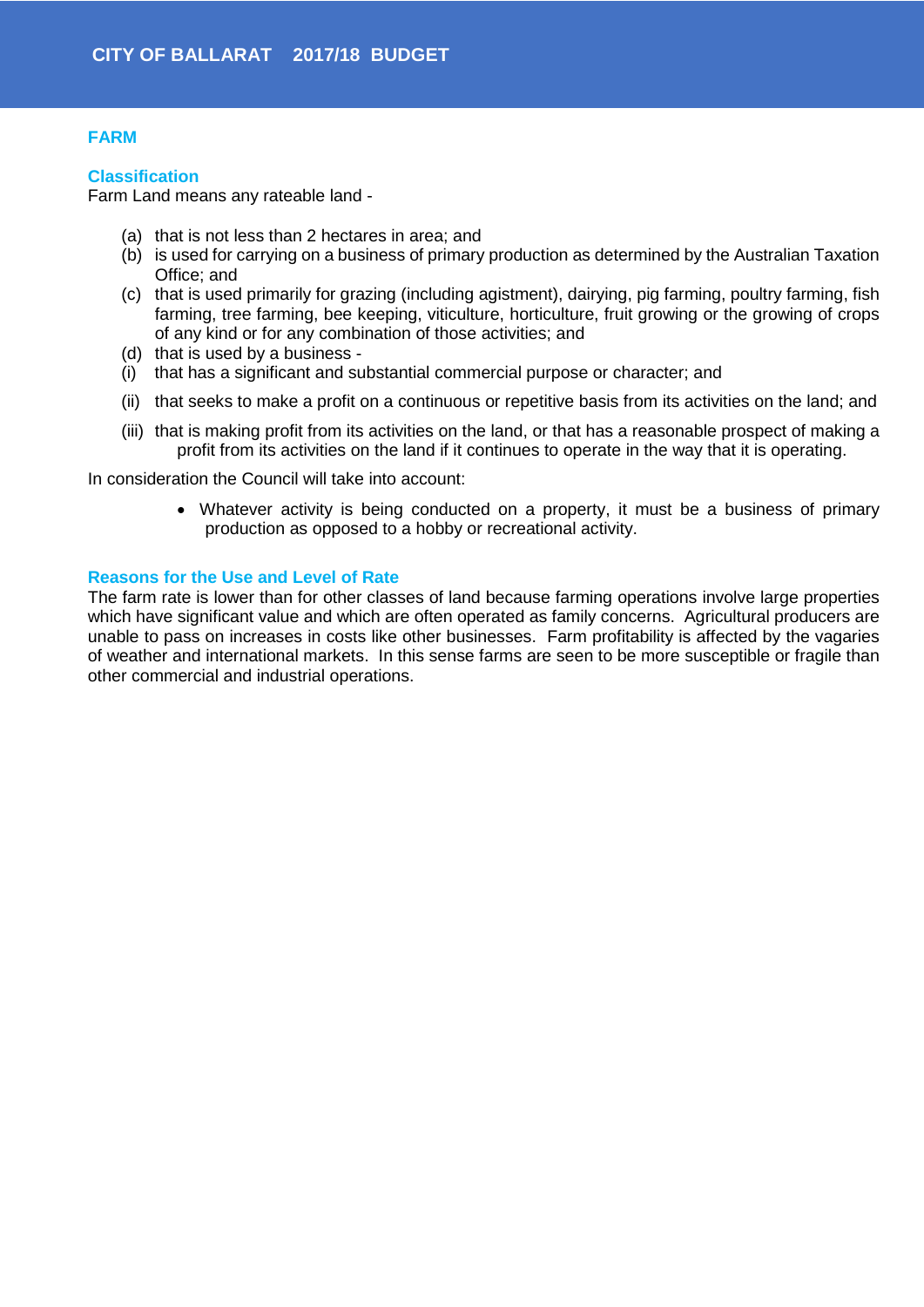## **RECREATIONAL**

## **Classification**

Rateable property which is used primarily for cultural, recreational or club purposes.

## **Recreation 1**

Recreational land is defined as follows:

- (a) lands which are
	- (i) vested in or occupied by any body corporate or unincorporated which exists for the purpose of providing or promoting cultural or sporting recreational or similar facilities or objectives and which applies its profits in promoting its objects and prohibits the payment of any dividend or amount to its members; and
	- (ii) used for sporting recreational or cultural purposes or similar activities; or
- (b) lands which are used primarily as agricultural show grounds; or
- (c) lands, not otherwise classified by another differential, used primarily by a not-for-profit club\* and:-
	- (i) is not used for the purpose of running a business on a full time commercial basis; and/or,
	- (ii) the club does not pay any employees, contractors or members to perform duties associated with the operations of the club; and/or
	- (iii) is not a licensed premises.

\*For the purposes of this rating classification the following applies:-

-"Club" includes an association, society, fraternity, guild, lodge or circle; and,

- -A club is "Not-for-Profit" if:
	- (i) It does not, either while it is operating or upon winding up, carry on its activities for the purposes of profit or gain to particular persons, including its owners or members; and
	- (ii) It does not distribute its profits or assets to particular persons, including its owners or members, either while it is operating or upon winding up.

## **Recreation 2**

Recreational land as defined in Recreation 1 where the recreational land or part thereof is used for gaming.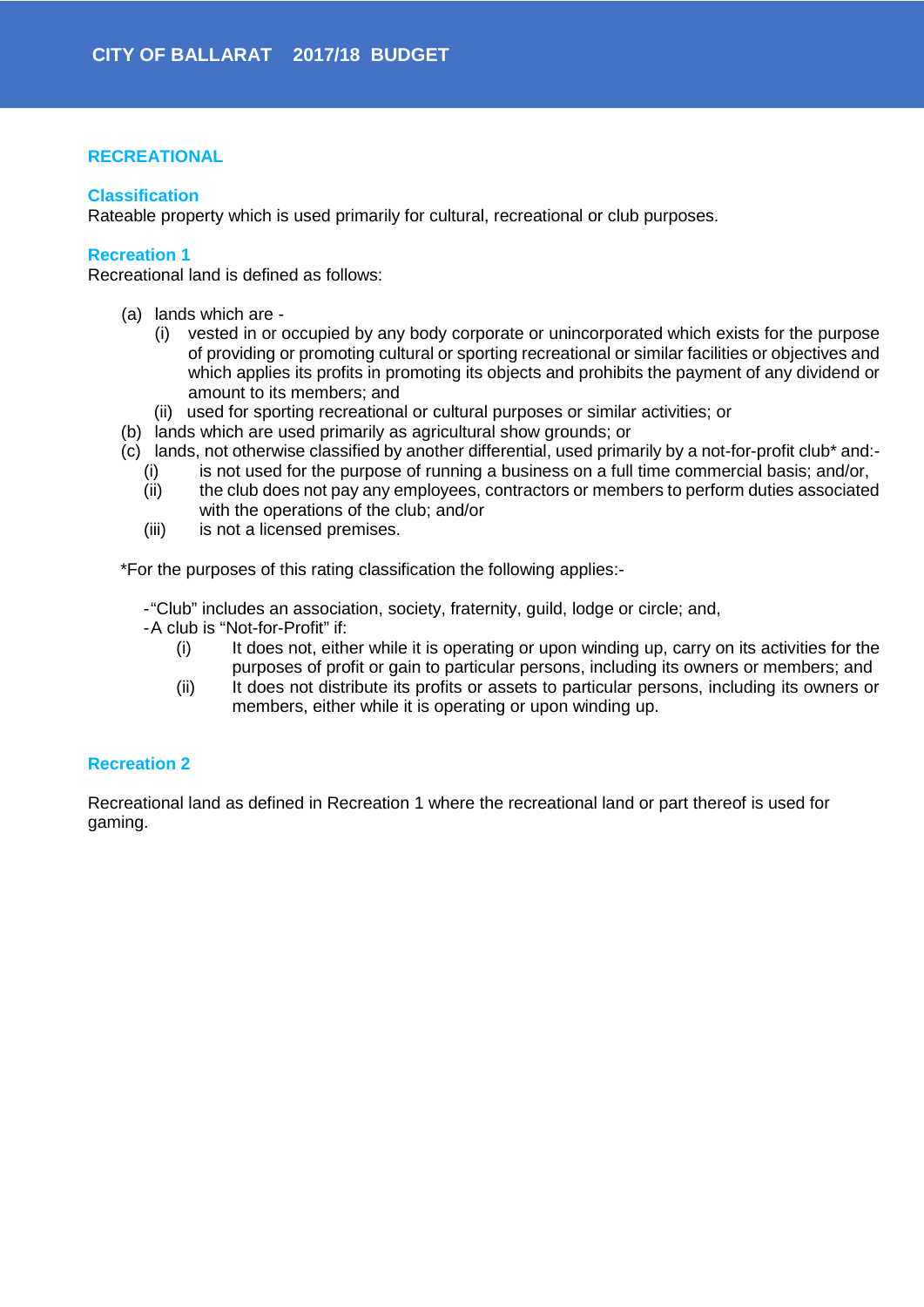## **RURAL RESIDENTIAL**

#### **Classification**

Rural residential Land means any rateable land - (a) that is not less than 2 hectares in area; and (b) the land is resided on; and (c) is located within the Farm or Rural Conservation planning zone that does not satisfy the criteria for farmland.

Excludes:

(d) Vacant land greater than 2 HA.

#### **Reasons for the Use and Level of Rate**

The rural residential rate is lower than for other classes of land because the land is prima-facie farm land; however, with the inclusion of a residence primary purpose of the property is shifted towards residential use.

The Rural Residential Rate is lower than the Residential Rate in order to recognise location issues and other restrictions applicable to such properties in either a Farm Zone or a Rural Conservation Zone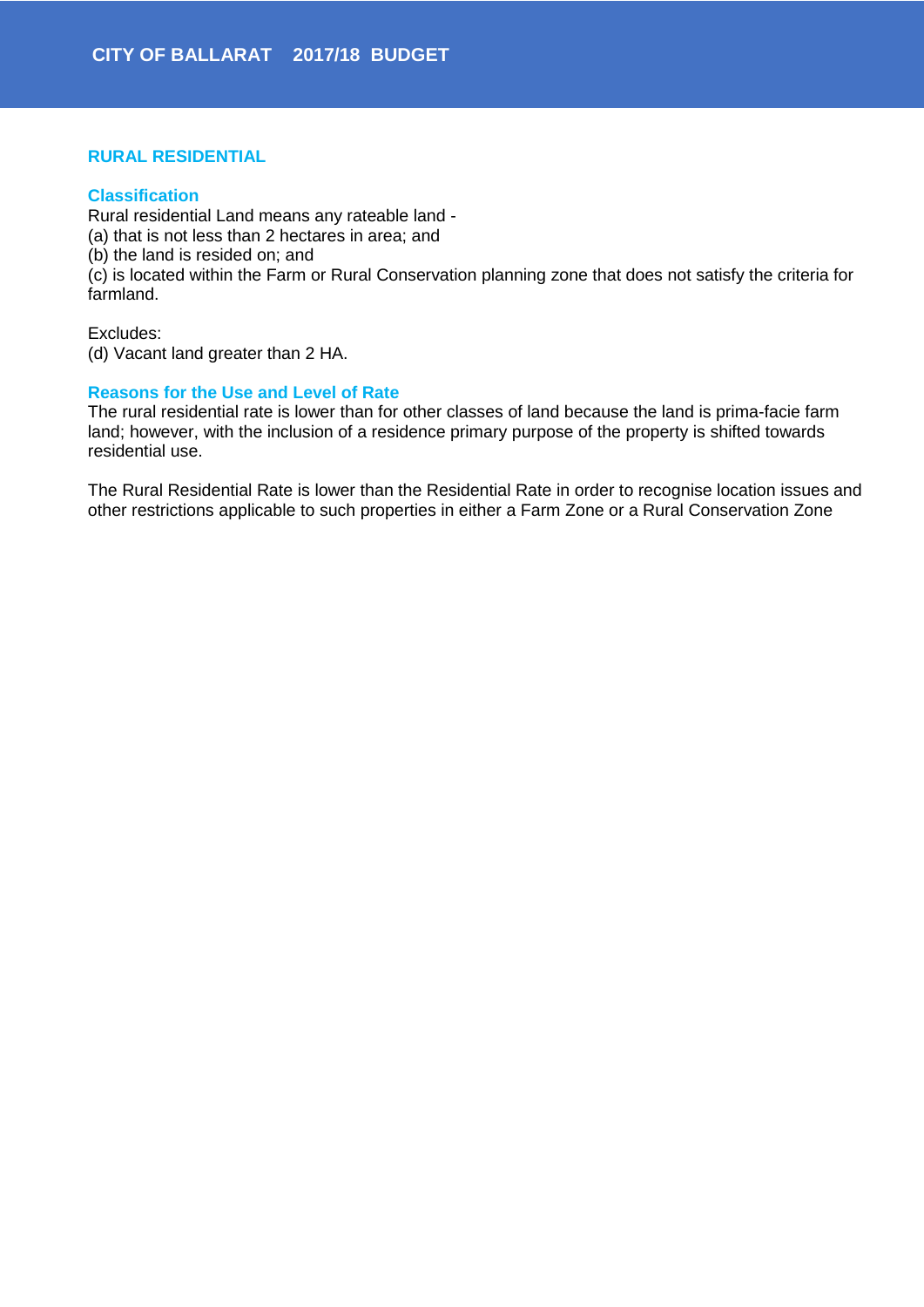## **Statutory Disclosures**

| Loans                                   | 2016/17<br>\$'000 | 2017/18<br>\$'000 | <b>Change</b><br>$\%$ |
|-----------------------------------------|-------------------|-------------------|-----------------------|
| New borrowings (other than refinancing) |                   | 5,000             | $0.0\%$               |
| Amount to be redeemed                   | 3.871             | 3.816             | $-1.4%$               |
| Amount borrowed as at 30 June           | 48.148            | 53,148            | 10.4%                 |
|                                         |                   |                   |                       |

| <b>Grants</b>                           | 2016/17  | 2017/18 | <b>Change</b> |
|-----------------------------------------|----------|---------|---------------|
|                                         | \$       | \$'000  | \$'000        |
| <b>Operating Grants:</b>                |          |         |               |
| - Recurrent                             |          |         |               |
| Fire Services Levy Grant                | 62       | 66      | 4             |
| Victorian Grants Commission             | 12,056   | 12,297  | 241           |
| Local Laws                              | 240      | 240     | 0             |
| Tourism, Arts & Culture                 | 259      | 280     | 21            |
| Community Care & Access                 | 5,626    | 5,056   | (570)         |
| Family & Children Services              | 4,303    | 4,611   | 308           |
| <b>Emergency Management</b>             | 77       | 76      | (1)           |
| Learning & Diversity                    | 807      | 806     | (1)           |
|                                         | 23,430   | 23,432  | 2             |
| - Non-Recurrent                         |          |         |               |
| Major Projects & Communications         | 0        | 0       | 0             |
| City Infrastructure                     | 0        | 0       | 0             |
| <b>City Services</b>                    | 0        | 0       | 0             |
| Strategic Planning                      | 300      | 0       | (300)         |
| Governance & Information Services       | 0        | 0       | 0             |
| <b>Community Engagement</b>             | 0        | 0       | 0             |
| Learning & Diversity                    | 0        | 0       | 0             |
| Family & Children Services              | 0        | 0       | 0             |
| Community Care & Access                 | 0        | 0       | 0             |
| <b>Community Engagement</b>             | 0        | 0       | O             |
|                                         | 300      | 0       | (300)         |
|                                         | 23,730   | 23,432  | $-298$        |
|                                         |          |         |               |
| <b>Capital Grants</b>                   |          |         |               |
| - Recurrent                             |          |         |               |
| Federal Roads to Recovery               | 1,000    | 1,000   | 0             |
| Federal Blackspot                       | 1,000    | 1,000   | 0             |
|                                         | 2,000    | 2,000   | 0             |
| - Non-Recurrent                         |          |         |               |
| Sebastopol Library                      | 0        | 0       | 0             |
| Lucas Community Hub                     | 0        | 0       | 0             |
| CE Brown Upgrade                        | 0        | 0       | 0             |
| Ballarat Sports & Events Centre Upgrade | 0        | 0       | 0             |
| Eureka Stadium AFL Upgrade              | 0        |         |               |
|                                         |          | 0       | 0             |
| Refurbishment of Wendouree Library      | 0        | 0       | 0             |
| Library - RFID                          | 0        | 0       | 0             |
|                                         | $\bf{0}$ | 0       | 0             |
|                                         | 2,000    | 2,000   | 0             |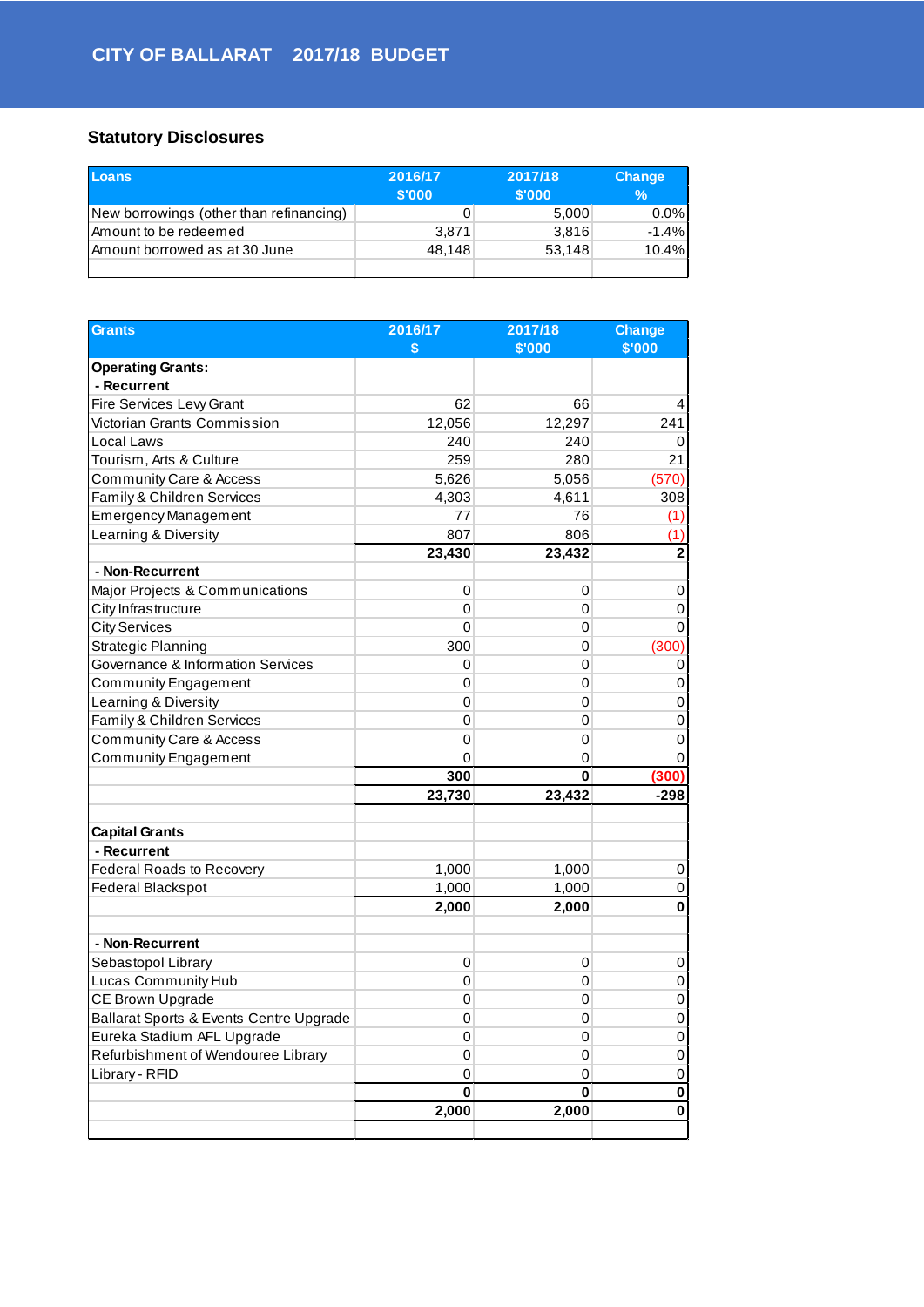| Summary of planned human resource expenditure |            |            |            |         |
|-----------------------------------------------|------------|------------|------------|---------|
|                                               |            |            |            |         |
|                                               | 2017/18    | 2018/19    | 2019/20    | 2020/21 |
|                                               | \$'000     | \$'000     | \$'000     | \$'000  |
| <b>Staff expenditure</b>                      |            |            |            |         |
| Employee costs - operating                    | 60,482     | 62,069     | 63,698     | 65,370  |
| Employee costs - capital                      | 2,469      | 2,519      | 2,569      | 2,620   |
| <b>Total staff expenditure</b>                | 62,951     | 64,588     | 66,267     | 67,990  |
|                                               |            |            |            |         |
|                                               | <b>FTE</b> | <b>FTE</b> | <b>FTE</b> | FTE     |
| <b>Staff numbers</b>                          |            |            |            |         |
| - Full Time                                   | 493.00     | 498.00     | 503.00     | 508.00  |
| - Part Time                                   | 167.71     | 169.00     | 171.00     | 173.00  |
| - Casual                                      | 24.70      | 24.70      | 24.70      | 24.70   |
|                                               |            |            |            |         |
| Total staff numbers                           | 685.41     | 691.70     | 698.70     | 705.70  |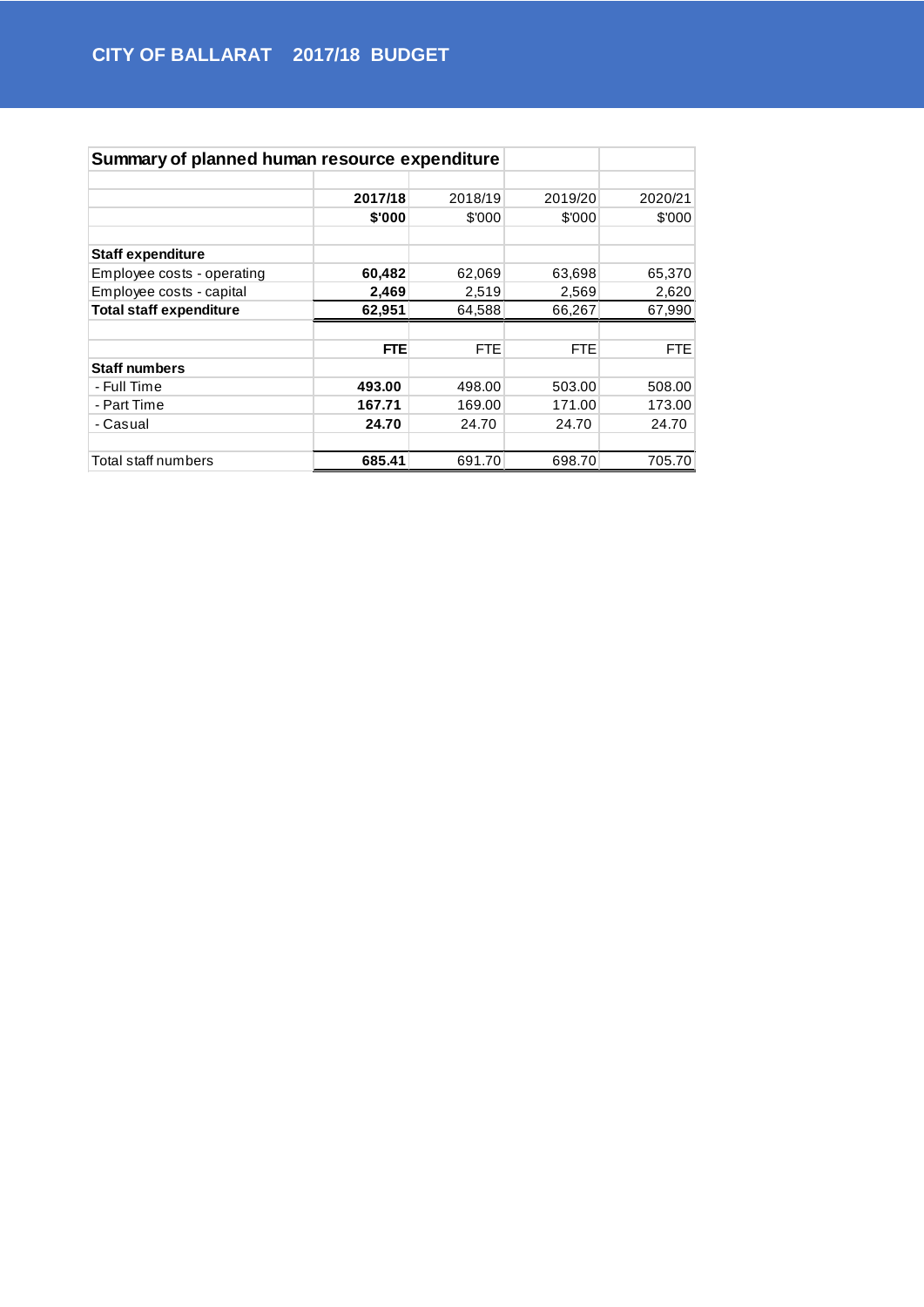|                                       | 2017/18    | 2018/19    | 2019/20    | 2020/21    |
|---------------------------------------|------------|------------|------------|------------|
|                                       | \$'000     | \$'000     | \$'000     | \$'000     |
| <b>Staff expenditure</b>              |            |            |            |            |
| CEO                                   | 454        | 466        | 478        | 490        |
| Policy and Innovation                 | 1,433      | 1,470      | 1,508      | 1,547      |
| <b>Business Services</b>              | 6,783      | 6,959      | 7,140      | 7,326      |
| Infrastructure and Environment        | 23,486     | 24,098     | 24,725     | 25,369     |
| Development and Planning              | 8,932      | 9,164      | 9,402      | 9,646      |
| Community and Development             | 21,863     | 22,431     | 23,014     | 23,612     |
|                                       |            |            |            |            |
|                                       | 62,951     | 64,588     | 66,267     | 67,990     |
|                                       |            |            |            |            |
|                                       |            |            |            |            |
|                                       | 2017/18    | 2018/19    | 2019/20    | 2020/21    |
|                                       | <b>FTE</b> | <b>FTE</b> | <b>FTE</b> | <b>FTE</b> |
| <b>CEO</b>                            |            |            |            |            |
| - Full Time                           | 1.00       | 1.00       | 1.00       | 1.00       |
| - Part Time                           | 0.00       | 0.00       | 0.00       | 0.00       |
| - Casual                              | 0.00       | 0.00       | 0.00       | 0.00       |
|                                       | 1.00       | 1.00       | 1.00       | 1.00       |
| <b>Policy and Innovation</b>          |            |            |            |            |
| - Full Time                           | 13.00      | 13.00      | 13.00      | 13.00      |
| - Part Time                           | 0.00       | 0.00       | 0.00       | 0.00       |
| - Casual                              | 0.50       | 0.51       | 0.52       | 0.53       |
|                                       | 13.50      | 13.51      | 13.52      | 13.53      |
| <b>Business Services</b>              |            |            |            |            |
| - Full Time                           | 56.00      | 57.00      | 58.00      | 59.00      |
| - Part Time                           | 6.81       | 6.88       | 6.95       | 7.02       |
| - Casual                              | 0.00       | 0.00       | 0.00       | 0.00       |
|                                       | 62.81      | 63.88      | 64.95      | 66.02      |
| <b>Infrastructure and Environment</b> |            |            |            |            |
| - Full Time                           | 244.00     | 246.00     | 248.00     | 250.00     |
| - Part Time                           | 34.11      | 34.45      | 34.79      | 35.14      |
| - Casual                              | 0.00       | 0.00       | 0.00       | 0.00       |
|                                       | 278.11     | 280.45     | 282.79     | 285.14     |
| <b>Development and Planning</b>       |            |            |            |            |
| - Full Time                           | 71.00      | 72.00      | 73.00      | 74.00      |
| - Part Time                           | 10.35      | 10.45      | 10.55      | 10.66      |
| - Casual                              | 3.00       | 3.03       | 3.06       | 3.09       |
|                                       | 84.35      | 85.48      | 86.61      | 87.75      |
| <b>Community and Development</b>      |            |            |            |            |
| - Full Time                           | 108.00     | 109.00     | 110.00     | 111.00     |
| - Part Time                           | 116.44     | 117.22     | 118.71     | 120.18     |
| - Casual                              | 21.65      | 21.16      | 21.12      | 21.08      |
|                                       | 246.09     | 247.38     | 249.83     | 252.26     |
|                                       |            |            |            |            |
|                                       | 685.86     | 691.70     | 698.70     | 705.70     |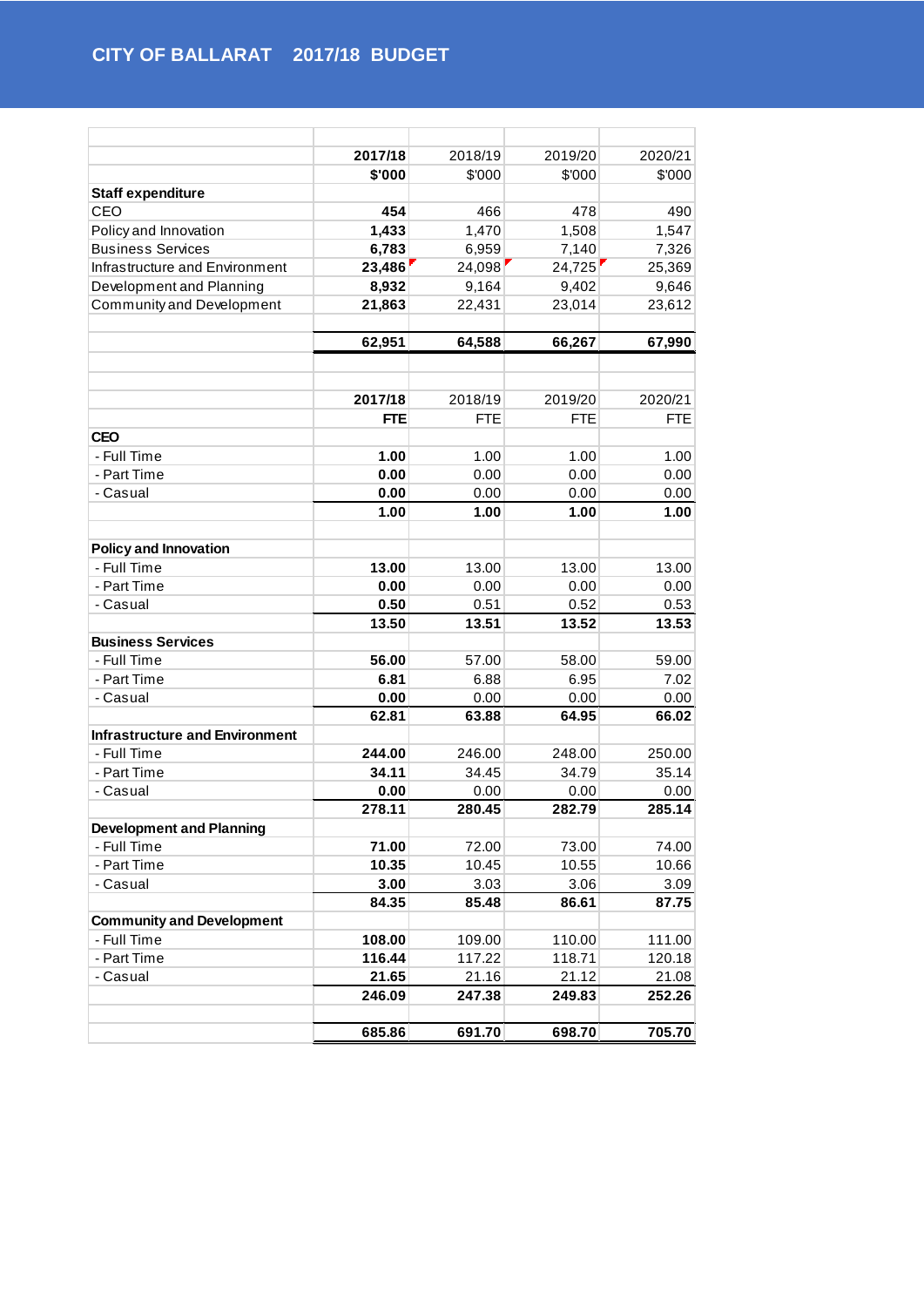| <b>Comprehensive Income Statement</b>          |          |               |         |                         |          |
|------------------------------------------------|----------|---------------|---------|-------------------------|----------|
| For the four years ending 30 June              |          |               |         |                         |          |
| 2021                                           |          |               |         |                         |          |
|                                                |          |               |         |                         |          |
|                                                | Forecast | <b>Budget</b> |         | Strategic Resource Plan |          |
|                                                | Actual   |               |         | Projections             |          |
|                                                | 2016/17  | 2017/18       | 2018/19 | 2019/20                 | 2020/21  |
|                                                | \$'000   | \$'000        | \$'000  | \$'000                  | \$'000   |
| Revenue:                                       |          |               |         |                         |          |
| Rates and charges                              | 103,879  | 109,602       | 113,438 | 117,408                 | 121,517  |
| Statutory fees and fines                       | 3,725    | 3,639         | 3,675   | 3,712                   | 3,749    |
| User fees                                      | 24,993   | 24,703        | 25,197  | 25,701                  | 26,215   |
| Grants - operating                             | 24,276   | 23,432        | 23,901  | 24,379                  | 24,867   |
| Grants - capital                               | 33,908   | 2,000         | 2,040   | 2,081                   | 2,122    |
| Contributions - monetary                       | 2,104    | 2,277         | 0       | 0                       | $\Omega$ |
| Contributions - non-monetary                   | 13,602   | 27,028        | 26,181  | 24,879                  | 21,578   |
| Net gain/(loss) on disposal or                 |          |               |         |                         |          |
| property, infrastructure, plant and equipment  | 1        | 0             | 0       | 0                       | 0        |
| Other Income                                   | 2,713    | 2,598         | 2,650   | 2,703                   | 2,757    |
| <b>Total income</b>                            | 209,201  | 195,279       | 197,082 | 200,863                 | 202,805  |
|                                                |          |               |         |                         |          |
| Expense:                                       |          |               |         |                         |          |
| Employee costs                                 | 58,658   | 60,582        | 62,171  | 63,803                  | 65,478   |
| Materials and services                         | 63,269   | 64,364        | 66,503  | 68,713                  | 70,998   |
| Bad and doubtful debts                         | 520      | 460           | 469     | 478                     | 488      |
| Depreciation and amortisation                  | 32,649   | 32,649        | 33,302  | 33,968                  | 34,647   |
| Borrowing costs                                | 2,343    | 2,394         | 2,796   | 2,926                   | 3,373    |
| Other Expense                                  | 2,484    | 2,000         | 2,040   | 2,081                   | 2,123    |
| <b>Total expenses</b>                          | 159,923  | 162,449       | 167,281 | 171,969                 | 177,107  |
|                                                |          |               |         |                         |          |
| Surplus/(deficit) for the year                 | 49,278   | 32,830        | 29,801  | 28,894                  | 25,698   |
|                                                |          |               |         |                         |          |
| Other comprehensive income                     |          |               |         |                         |          |
| Items that will not be reclassified to surplus |          |               |         |                         |          |
| or deficit in future periods                   |          |               |         |                         |          |
| Net asset revaluation increment/(decrement)    | 0        | 0             | 0       | 0                       | 0        |
| Share of other comprehensive income of         |          |               |         |                         |          |
| associates and joint ventures                  | 0        | 0             | 0       | $\Omega$                | 0        |
| Items that may be reclassified to surplus or   |          |               |         |                         |          |
| deficit in future periods                      | 0        | 0             | 0       | $\Omega$                | 0        |
|                                                |          |               |         |                         |          |
| <b>Total comprehensive result</b>              | 49,278   | 32,830        | 29,801  | 28,894                  | 25,698   |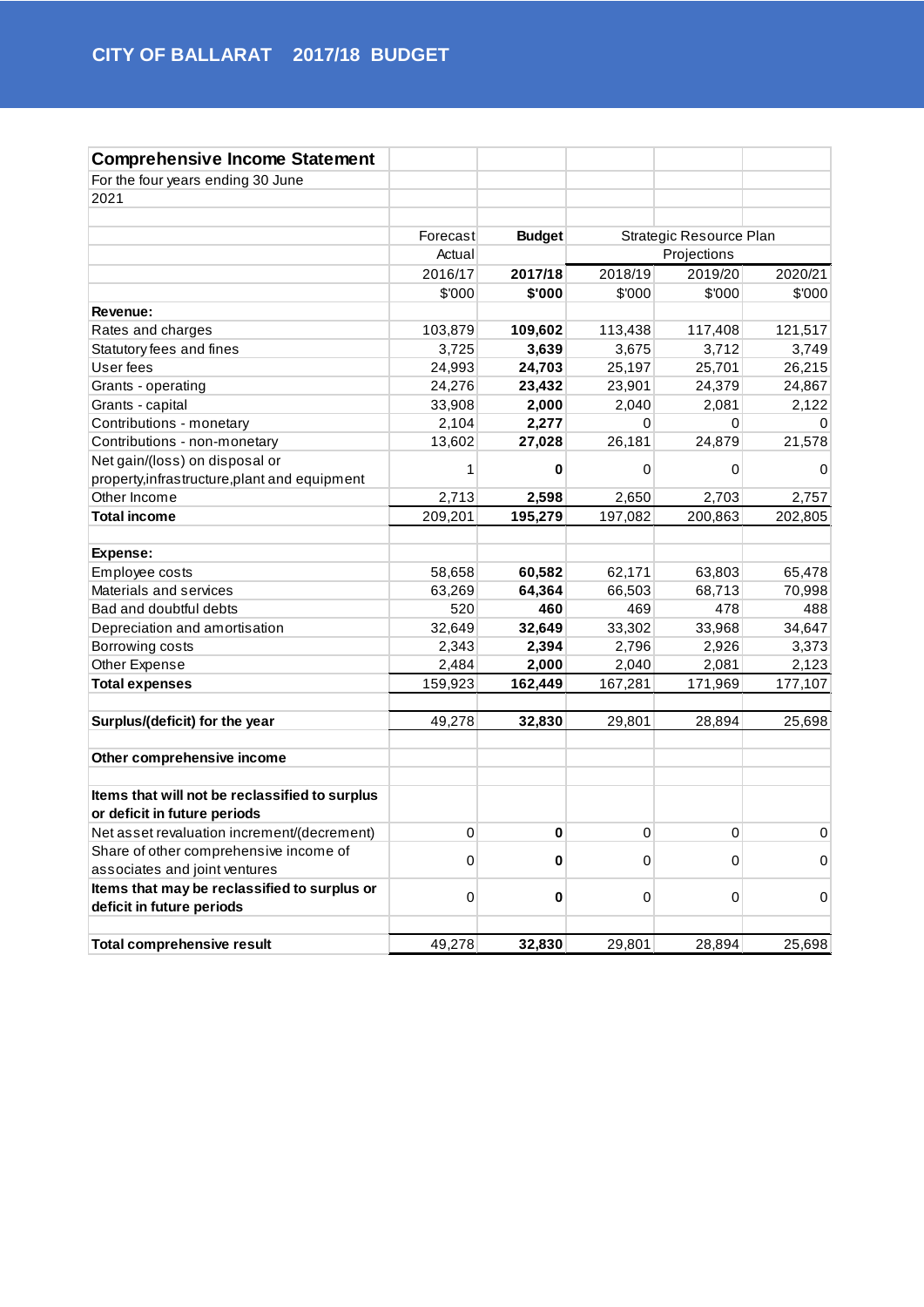| <b>Balance Sheet</b>                           |             |               |             |                         |           |  |  |
|------------------------------------------------|-------------|---------------|-------------|-------------------------|-----------|--|--|
| For the four years ending 30 June              |             |               |             |                         |           |  |  |
| 2021                                           |             |               |             |                         |           |  |  |
|                                                |             |               |             |                         |           |  |  |
|                                                | Forecast    | <b>Budget</b> |             | Strategic Resource Plan |           |  |  |
|                                                | Actual      |               |             | Projections             |           |  |  |
|                                                | 2016/17     | 2017/18       | 2018/19     | 2019/20                 | 2020/21   |  |  |
|                                                | \$'000      | \$'000        | \$'000      | \$'000                  | \$'000    |  |  |
|                                                |             |               |             |                         |           |  |  |
| Assets                                         |             |               |             |                         |           |  |  |
| <b>Current assets</b>                          |             |               |             |                         |           |  |  |
| Cash and cash equivalents                      | 21,490      | 20,991        | 14,470      | 14,182                  | 14,392    |  |  |
| Trade and other receivables                    | 13,519      | 14,067        | 14,634      | 15,221                  | 15,829    |  |  |
| Other financial assets                         | 0           | 0             | 0           | 0                       | 0         |  |  |
| Inventories                                    | $\mathbf 0$ | 0             | 0           | 0                       | 0         |  |  |
| Non-current assets classified as held for sale | $\mathbf 0$ | 0             | $\mathbf 0$ | $\Omega$                | $\Omega$  |  |  |
| Other assets                                   | 1,382       | 1,382         | 1,382       | 1,382                   | 1,382     |  |  |
| <b>Total current assets</b>                    | 36,391      | 36,440        | 30,486      | 30,785                  | 31,603    |  |  |
|                                                |             |               |             |                         |           |  |  |
| <b>Non-current assets</b>                      |             |               |             |                         |           |  |  |
| Trade and other receivables                    | 45          | 45            | 45          | 45                      | 45        |  |  |
| Investments in associates and joint ventures   | $\mathbf 0$ | 0             | $\mathbf 0$ | 0                       | 0         |  |  |
| Property, infrastructure, plant & equipment    | 1,607,602   | 1,645,383     | 1,682,138   | 1,716,733               | 1,746,614 |  |  |
| Investment property                            | 6,547       | 6,547         | 6,547       | 6,547                   | 6,547     |  |  |
| Intangible assets                              | 0           | 0             | 0           | 0                       | 0         |  |  |
| <b>Total non-current assets</b>                | 1,614,194   | 1,651,975     | 1,688,730   | 1,723,325               | 1,753,206 |  |  |
| <b>Total assets</b>                            | 1,650,585   | 1,688,415     | 1,719,216   | 1,754,110               | 1,784,809 |  |  |
|                                                |             |               |             |                         |           |  |  |
| <b>Liabilities</b>                             |             |               |             |                         |           |  |  |
| <b>Current liabilities</b>                     |             |               |             |                         |           |  |  |
| Trade and other payables                       | 7,823       | 7,823         | 7,823       | 7,823                   | 7,823     |  |  |
| Trust funds and deposits                       | 4,287       | 4,287         | 4,287       | 4,287                   | 4,287     |  |  |
| Provisions                                     | 13,392      | 13,392        | 13,392      | 13,392                  | 13,392    |  |  |
| Interest-bearing loans and borrowings          | 3,872       | 3,871         | 3,929       | 4,570                   | 5,231     |  |  |
| <b>Total current liabilities</b>               | 29,374      | 29,373        | 29,431      | 30,072                  | 30,733    |  |  |
| <b>Non-current liabilities</b>                 |             |               |             |                         |           |  |  |
| Provisions                                     | 5,108       | 5,108         | 5,108       | 5,108                   | 5,108     |  |  |
| Interest-bearing loans and borrowings          | 44,276      | 49,277        | 50,219      | 55,578                  | 59,917    |  |  |
| <b>Total non-current liabilities</b>           | 49,384      | 54,385        | 55,327      | 60,686                  | 65,025    |  |  |
| <b>Total liabilities</b>                       | 78,758      | 83,758        | 84,758      | 90,758                  | 95,758    |  |  |
| Net assets                                     | 1,571,827   | 1,604,657     | 1,634,458   | 1,663,353               | 1,689,051 |  |  |
|                                                |             |               |             |                         |           |  |  |
| <b>Equity</b>                                  |             |               |             |                         |           |  |  |
| Accumulated surplus                            | 979,953     | 1,012,783     | 1,042,584   | 1,071,479               | 1,097,177 |  |  |
| Reserves                                       | 591,874     | 591,874       | 591,874     | 591,874                 | 591,874   |  |  |
| <b>Total equity</b>                            | 1,571,827   | 1,604,657     | 1,634,458   | 1,663,353               | 1,689,051 |  |  |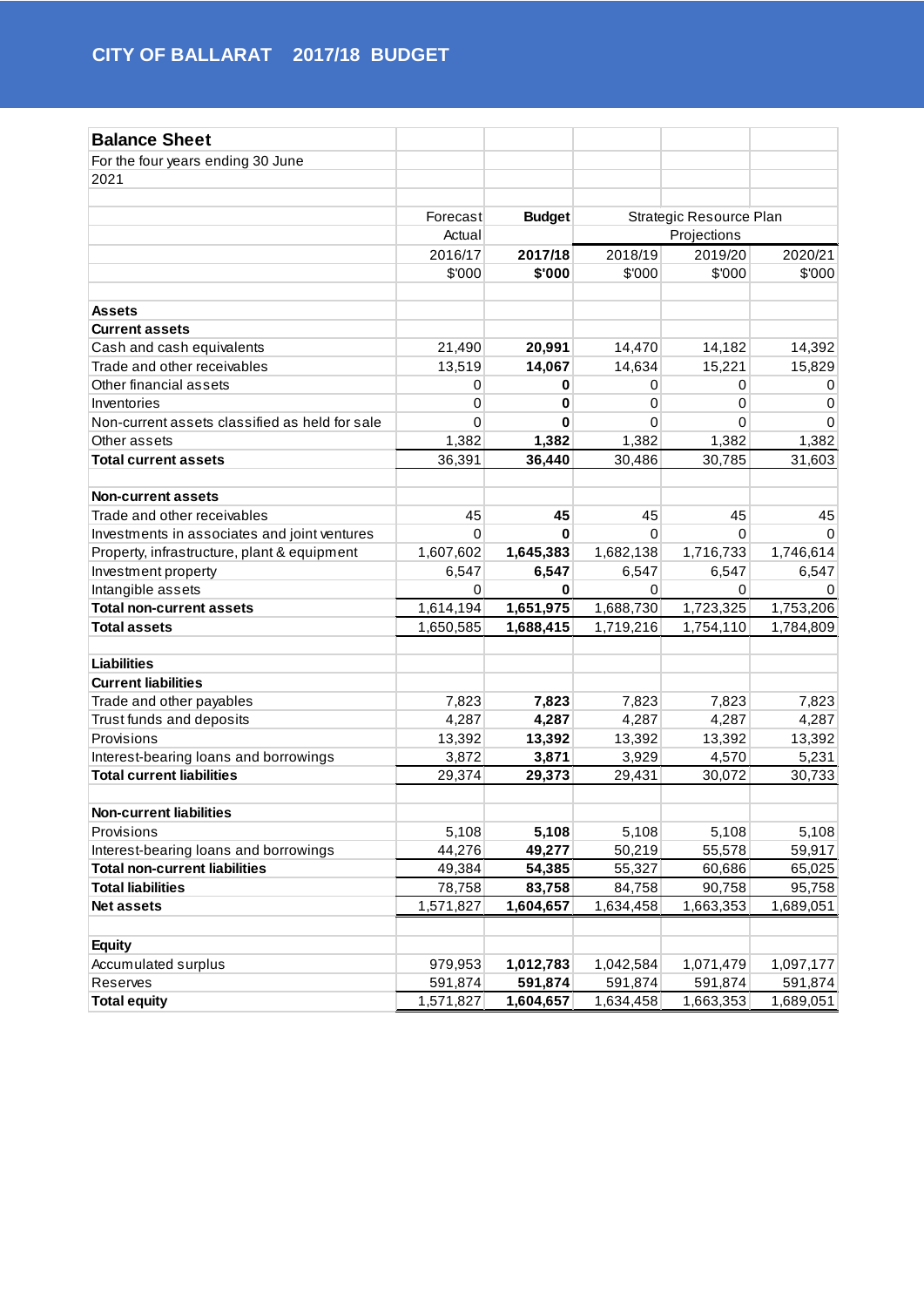| <b>Statement of Changes in Equity</b>       |           |             |             |                 |
|---------------------------------------------|-----------|-------------|-------------|-----------------|
| For the four years ending 30 June           |           |             |             |                 |
| 2021                                        |           |             |             |                 |
|                                             |           |             |             |                 |
|                                             |           | Accumulated | Revaluation | Other           |
|                                             | Total     | Surplus     | Reserve     | <b>Reserves</b> |
|                                             | \$'000    | \$'000      | \$'000      | \$'000          |
| 2018                                        |           |             |             |                 |
| Balance at beginning of the financial year  | 1,571,827 | 979,953     | 586,578     | 5,296           |
| Surplus/(deficit) for the year              | 32,830    | 32,830      | 0           | 0               |
| Net asset revaluation increment/(decrement) | 0         | 0           | $\Omega$    | 0               |
| Transfer to other reserves                  | 0         | 0           | 0           | 0               |
| Transfer from other reserves                | 0         | $\Omega$    | 0           | $\Omega$        |
| Balance at end of the financial year        | 1,604,657 | 1,012,783   | 586,578     | 5,296           |
|                                             |           |             |             |                 |
| 2019                                        |           |             |             |                 |
| Balance at beginning of the financial year  | 1,604,657 | 1,012,783   | 586,578     | 5,296           |
| Surplus/(deficit) for the year              | 29,801    | 29,801      | $\Omega$    | 0               |
| Net asset revaluation                       |           |             |             |                 |
| increment/(decrement)                       | 0         | 0           | 0           | 0               |
| Transfer to other reserves                  | 0         | 0           | 0           | 0               |
| Transfer from other reserves                | 0         | 0           | 0           | 0               |
| Balance at end of the financial year        | 1,634,458 | 1,042,584   | 586,578     | 5,296           |
|                                             |           |             |             |                 |
| 2020                                        |           |             |             |                 |
| Balance at beginning of the financial year  | 1,634,458 | 1,042,584   | 586,578     | 5,296           |
| Surplus/(deficit) for the year              | 28,894    | 28,894      | 0           | 0               |
| Net asset revaluation                       |           |             |             |                 |
| increment/(decrement)                       | 0         | 0           | 0           | 0               |
| Transfer to other reserves                  | 0         | 0           | 0           | 0               |
| Transfer from other reserves                | 0         | 0           | $\Omega$    | $\Omega$        |
| Balance at end of the financial year        | 1,663,353 | 1,071,479   | 586,578     | 5,296           |
|                                             |           |             |             |                 |
| 2021                                        |           |             |             |                 |
| Balance at beginning of the financial year  | 1,663,353 | 1,071,479   | 586,578     | 5,296           |
| Surplus/(deficit) for the year              | 25,698    | 25,698      | 0           | 0               |
| Net asset revaluation                       |           |             |             |                 |
| increment/(decrement)                       | 0         | $\,0\,$     | 0           | 0               |
| Transfer to other reserves                  | 0         | 0           | $\Omega$    | 0               |
| Transfer from other reserves                | 0         | 0           | 0           | 0               |
| Balance at end of the financial year        | 1,689,051 | 1,097,177   | 586,578     | 5,296           |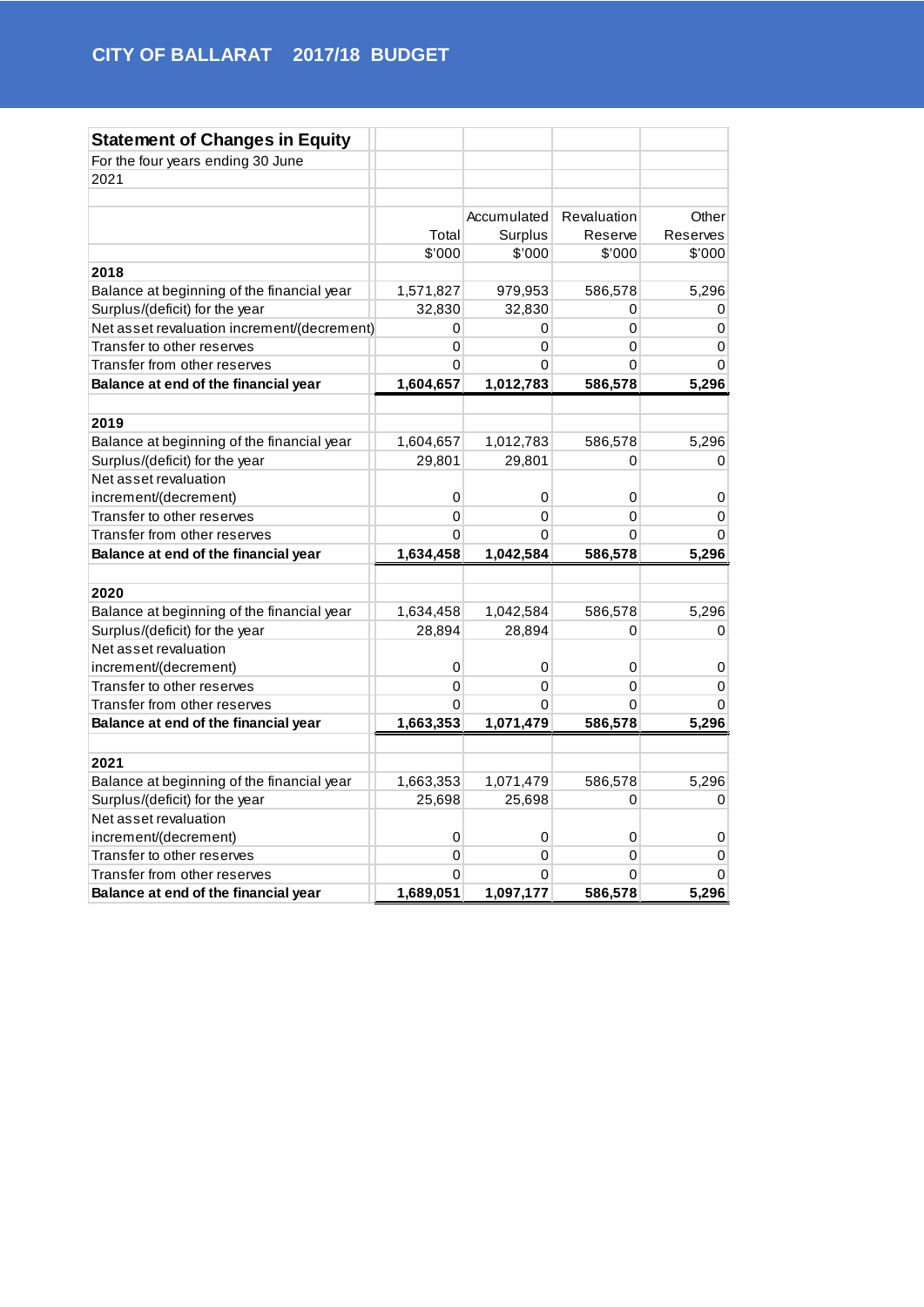| <b>Statement of Capital Works</b>   |             |               |             |                         |         |
|-------------------------------------|-------------|---------------|-------------|-------------------------|---------|
| For the four years ending 30 June   |             |               |             |                         |         |
| 2021                                |             |               |             |                         |         |
|                                     |             |               |             |                         |         |
|                                     | Forecast    | <b>Budget</b> |             | Strategic Resource Plan |         |
|                                     | Actual      |               |             | Projections             |         |
|                                     | 2016/17     | 2017/18       | 2018/19     | 2019/20                 | 2020/21 |
|                                     | \$'000      | \$'000        | \$'000      | \$'000                  | \$'000  |
| <b>Property</b>                     |             |               |             |                         |         |
| Land                                | 250         | 0             | 0           | 0                       | 2,012   |
| Land improvements                   | 0           | $\bf{0}$      | 0           | 0                       | 0       |
| <b>Total land</b>                   | 250         | $\mathbf 0$   | 0           | $\Omega$                | 2012    |
| <b>Buildings</b>                    | $\mathbf 0$ | $\mathbf 0$   | 9,320       | 11,044                  | 8,757   |
| Heritage buildings                  | 6,783       | $\bf{0}$      | 0           | $\mathbf 0$             | 0       |
| <b>Building improvements</b>        | 18,120      | 2,602         | 2,602       | 2,602                   | 2,602   |
| Leasehold improvements              | 0           | 0             | 0           | 0                       | 0       |
| <b>Total buildings</b>              | 24,903      | 2,602         | 11,922      | 13,646                  | 11,359  |
| <b>Total property</b>               | 25,153      | 2,602         | 11,922      | 13,646                  | 13,371  |
| <b>Plant and equipment</b>          |             |               |             |                         |         |
| Heritage plant and equipment        | 0           | 0             | $\mathbf 0$ | $\mathbf 0$             | 0       |
| Plant, machinery and equipment      | 3,285       | 2,925         | 3,182       | 3,240                   | 3,299   |
| Fixtures, fittings and furniture    | 54          | $\bf{0}$      | $\mathbf 0$ | $\mathbf 0$             | 0       |
| Computers and telecommunications    | 3,705       | 1,862         | 1,889       | 1,917                   | 1,946   |
| Library books                       | 337         | 371           | 371         | 371                     | 371     |
| <b>Total plant and equipment</b>    | 7,381       | 5,158         | 5,442       | 5,528                   | 5,616   |
| Infrastructure                      |             |               |             |                         |         |
| Roads                               | 24,148      | 12,469        | 15,221      | 13,180                  | 12,592  |
| <b>Bridges</b>                      | 300         | 210           | 210         | 210                     | 210     |
| Footpaths and cycleways             | 646         | 1,160         | 1,160       | 1,160                   | 1,160   |
| Drainage                            | 1,361       | 1,251         | 1,251       | 1,251                   | 1,251   |
| Recreational, leisure and community | 30,045      | 4,681         | 4,481       | 4,481                   | 4,481   |
| facilities                          |             |               |             |                         |         |
| Waste management                    | 2,325       | 2,431         | 2,473       | 2,516                   | 2,560   |
| Parks, open space and streetscapes  | 2,634       | 1,062         | 1,064       | 1,066                   | 1,068   |
| Aerodromes                          | 0           | 0             | 0           | 0                       | 0       |
| Off street car parks                | 270         | 0             | 0           | 0                       | 0       |
| Other infrastructure                | 11,103      | 12,378        | 1,672       | 1,674                   | 1,676   |
| <b>Total infrastructure</b>         | 72,832      | 35,642        | 27,532      | 25,538                  | 24,998  |
| Total capital works expenditure     | 105,366     | 43,402        | 44,896      | 44,712                  | 43,985  |
|                                     |             |               |             |                         |         |
| <b>Represented by:</b>              |             |               |             |                         |         |
| New asset expenditure               | 30,236      | 6,699         | 13,024      | 12,665                  | 11,761  |
| Asset renewal expenditure           | 44,255      | 28,118        | 23,150      | 23,185                  | 23,219  |
| Asset expansion expenditure         | 2,306       | 0             | 0           | 0                       | 0       |
| Asset upgrade expenditure           | 28,569      | 8,585         | 8,722       | 8,862                   | 9,005   |
| Total capital works expenditure     | 105,366     | 43,402        | 44,896      | 44,712                  | 43,985  |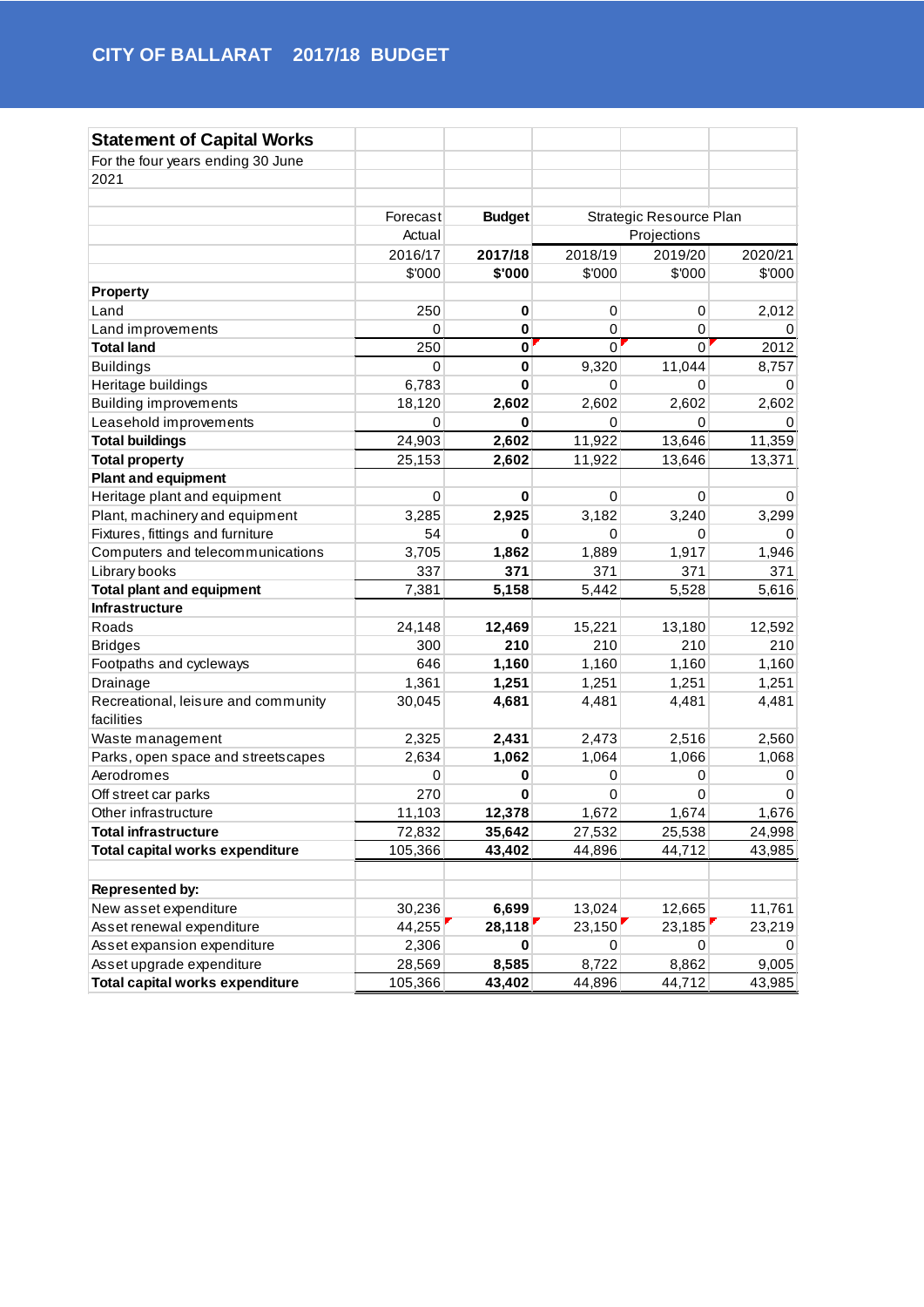| <b>Statement of Cash Flows</b>                         |            |                |                |                         |                |
|--------------------------------------------------------|------------|----------------|----------------|-------------------------|----------------|
| For the four years ending 30 June                      |            |                |                |                         |                |
| 2021                                                   |            |                |                |                         |                |
|                                                        |            |                |                |                         |                |
|                                                        | Forecast   | <b>Budget</b>  |                | Strategic Resource Plan |                |
|                                                        | Actual     |                |                | Projections             |                |
|                                                        | 2016/17    | 2017/18        | 2018/19        | 2019/20                 | 2020/21        |
|                                                        | \$'000     | \$'000         | \$'000         | \$'000                  | \$'000         |
|                                                        | Inflows    | <b>Inflows</b> | <b>Inflows</b> | <b>Inflows</b>          | <b>Inflows</b> |
|                                                        | (Outflows) | (Outflows)     | (Outflows)     | (Outflows)              | (Outflows)     |
| Cash flows from operating activities                   |            |                |                |                         |                |
| Rates and charges                                      | 103,360    | 109,054        | 112,871        | 116,821                 | 120,909        |
| Statutory fees and fines                               | 3,725      | 3,639          | 3,675          | 3,712                   | 3,749          |
| User fees                                              | 24,993     | 24,703         | 25,197         | 25,701                  | 26,215         |
| Grants - operating                                     | 24,276     | 23,432         | 23,901         | 24,379                  | 24,867         |
| Grants - capital                                       | 33,908     | 2,000          | 2,040          | 2,081                   | 2,122          |
| Contributions - monetary                               | 2,104      | 1,014          | (1,301)        | (1,340)                 | (1,380)        |
| Interest received                                      | 1,226      | 1,263          | 1,301          | 1,340                   | 1,380          |
| Trust funds and deposits taken                         | 0          | 0              | 0              | 0                       | 0              |
| Other receipts                                         | 1,487      | 2,598          | 2,650          | 2,703                   | 2,757          |
| Net GST refund / payment                               | 0          | 0              | 0              | 0                       | 0              |
| Employee costs                                         | (62, 245)  | (63,051)       | (64, 690)      | (66, 372)               | (68,098)       |
| Materials and services                                 | (59, 683)  | (61, 895)      | (63,984)       | (66, 144)               | (68, 378)      |
| Trust funds and deposits repaid                        | 0          | 0              | 0              | 0                       | 0              |
| Other payments                                         | (3,004)    | (2,460)        | (2,509)        | (2, 559)                | (2,611)        |
| Net cash provided by/(used in)                         | 70,148     | 40,297         | 39,151         | 40,322                  | 41,532         |
| operating activities                                   |            |                |                |                         |                |
| Cash flows from investing activities                   |            |                |                |                         |                |
| Payments for property, infrastructure,                 |            |                |                |                         |                |
| plant and equipment                                    | (109, 366) | (43, 402)      | (44, 274)      | (44,090)                | (43, 364)      |
| Proceeds from sale of property,                        |            |                |                |                         |                |
| infrastructure, plant and equipment                    | 384        | 0              | 398            | 406                     | 414            |
| Payments for investments                               | $\pmb{0}$  | 0              | $\mathbf 0$    | 0                       | 0              |
| Proceeds from sale of investments                      | $\pmb{0}$  | 0              | 0              | 0                       | 0              |
| Loan and advances made                                 | 0          | 0              | $\mathbf 0$    | $\pmb{0}$               | $\pmb{0}$      |
| Payments of loans and advances                         | 0          | 0              | $\mathbf 0$    | $\mathbf 0$             | $\mathbf 0$    |
| Net cash provided by/ (used in) investing              |            |                |                |                         |                |
| activities                                             | (108, 982) | (43, 402)      | (43, 876)      | (43, 684)               | (42,950)       |
|                                                        |            |                |                |                         |                |
| Cash flows from financing activities                   |            |                |                |                         |                |
| Finance costs                                          | (2, 343)   | (2, 394)       | (2,796)        | (2,926)                 | (3,373)        |
| Proceeds from borrowings                               | 3,872      | 8,817          | 4,871          | 9,929                   | 9,570          |
| Repayment of borrowings                                | (3, 872)   | (3, 817)       | (3,871)        | (3,929)                 | (4,570)        |
| Net cash provided by/(used in) financing<br>activities | (2, 343)   | 2,606          | (1,795)        | 3,074                   | 1,628          |
| Net increase/(decrease) in cash & cash                 |            |                |                |                         |                |
| equivalents                                            | (41, 177)  | (499)          | (6,520)        | (288)                   | 210            |
| Cash and cash equivalents at                           |            |                |                |                         |                |
| thebeginning of the financial year                     | 62,667     | 21,490         | 20,991         | 14,470                  | 14,182         |
| Cash and cash equivalents at the end of                |            |                |                |                         |                |
| the financial year                                     | 21,490     | 20,991         | 14,470         | 14,182                  | 14,392         |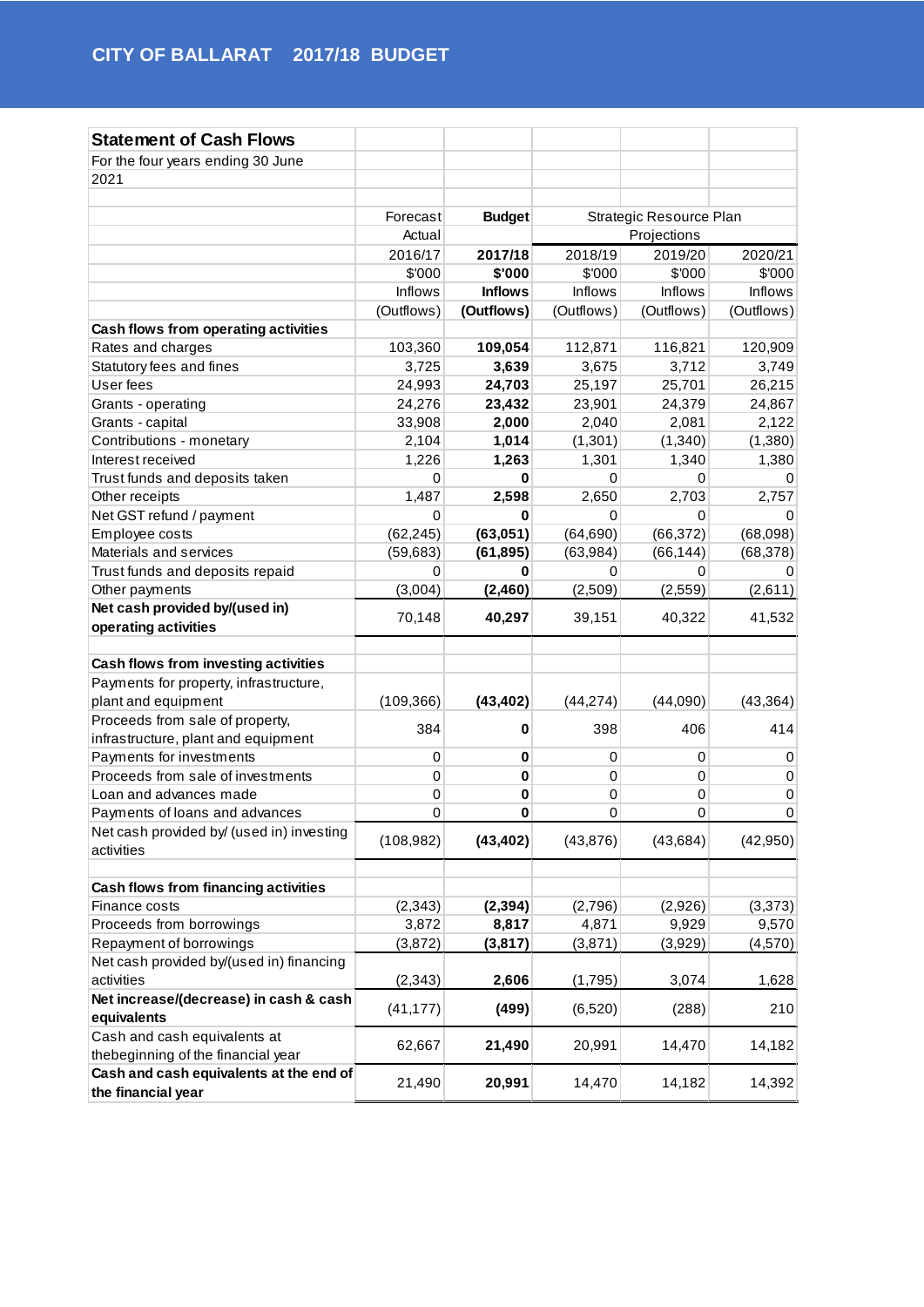| For the four years ending 30 June            |              |             |                                |                |                        |                |                                              |                |             |  |
|----------------------------------------------|--------------|-------------|--------------------------------|----------------|------------------------|----------------|----------------------------------------------|----------------|-------------|--|
| 2021                                         |              |             |                                |                |                        |                |                                              |                |             |  |
|                                              |              |             |                                |                |                        |                |                                              |                |             |  |
| Summary of planned capital works expenditure |              |             |                                |                |                        |                |                                              |                |             |  |
|                                              |              |             | <b>Asset Expenditure Types</b> |                | <b>Funding Sources</b> |                |                                              |                |             |  |
|                                              | <b>Total</b> | <b>New</b>  | Renewal                        | Upgrade        | <b>Expansion</b>       |                | Grants Contributions Council Cash Borrowings |                |             |  |
| 2017/18                                      | \$'000       | \$'000      | \$'000                         | \$'000         | \$'000                 | \$'000         | \$'000                                       | \$'000         | \$'000      |  |
| Property                                     |              |             |                                |                |                        |                |                                              |                |             |  |
| Land                                         | 0            | 0           | 0                              | $\mathbf{0}$   | $\mathbf 0$            | 0              | 0                                            | 0              | $\Omega$    |  |
| Land improvements                            | $\pmb{0}$    | 0           | 0                              | 0              | $\mathbf 0$            | 0              | 0                                            | 0              | 0           |  |
| <b>Total land</b>                            | $\bf{0}$     | 0           | $\mathbf 0$                    | $\overline{0}$ | $\Omega$               | $\overline{0}$ | $\Omega$                                     | $\overline{0}$ | $\mathbf 0$ |  |
| <b>Buildings</b>                             | $\mathbf 0$  | $\pmb{0}$   | $\mathbf 0$                    | $\overline{0}$ | $\Omega$               | $\overline{0}$ | $\Omega$                                     | $\overline{0}$ | $\Omega$    |  |
| Heritage buildings                           | $\Omega$     | 0           | $\Omega$                       | $\mathbf{0}$   | $\Omega$               | $\Omega$       | $\Omega$                                     | $\Omega$       | $\Omega$    |  |
| <b>Building improvements</b>                 | 2.602        | 0           | 2,602                          | $\overline{0}$ | $\overline{0}$         | $\mathbf 0$    | $\Omega$                                     | 2,602          | 0           |  |
| Leasehold improvements                       | $\Omega$     | $\mathbf 0$ | $\Omega$                       | $\mathsf 0$    | $\pmb{0}$              | 0              | 0                                            | $\Omega$       | 0           |  |
| <b>Total buildings</b>                       | 2,602        | 0           | 2,602                          | 0              | $\mathbf 0$            | $\mathbf 0$    | 0                                            | 2,602          | 0           |  |
| <b>Total property</b>                        | 2,602        | $\mathbf 0$ | 2,602                          | $\mathbf 0$    | $\mathbf 0$            | $\mathbf 0$    | $\mathbf 0$                                  | 2,602          | $\mathbf 0$ |  |
| <b>Plant and equipment</b>                   |              |             |                                |                |                        |                |                                              |                |             |  |
| Heritage plant and equipment                 | $\mathbf{0}$ | $\mathbf 0$ | $\mathbf 0$                    | $\Omega$       | $\mathbf 0$            | 0              | 0                                            | $\mathbf{0}$   | $\mathbf 0$ |  |
| Plant, machinery and equipment               | 2,925        | 0           | 80                             | 2,845          | $\mathbf 0$            | 0              | 0                                            | 2,925          | $\pmb{0}$   |  |
| Fixtures, fittings and furniture             | $\Omega$     | 0           | $\Omega$                       | $\Omega$       | $\Omega$               | 0              | $\mathbf 0$                                  | $\mathbf{0}$   | $\mathbf 0$ |  |
| Computers and telecommunications             | 1,862        | 0           | 1,046                          | 816            | $\mathbf 0$            | 0              | $\mathbf 0$                                  | 1,862          | $\mathbf 0$ |  |
| Library books                                | 371          | 371         | $\Omega$                       | $\Omega$       | $\mathbf 0$            | 0              | 0                                            | 371            | $\mathbf 0$ |  |
| <b>Total plant and equipment</b>             | 5,158        | 371         | 1,126                          | 3,661          | $\mathbf 0$            | 0              | $\mathbf{0}$                                 | 5,158          | $\mathbf 0$ |  |
| Infrastructure                               |              |             |                                |                |                        |                |                                              |                |             |  |
| Roads                                        | 12,469       | 511         | 9,805                          | 2,153          | $\mathbf 0$            | 2,000          | $\mathbf 0$                                  | 10,469         | 0           |  |
| <b>Bridges</b>                               | 210          | 0           | 210                            | $\Omega$       | $\mathbf 0$            | 0              | $\mathbf 0$                                  | 210            | $\Omega$    |  |
| Footpaths and cycleways                      | 1,160        | 0           | 900                            | 260            | $\Omega$               | 0              | $\Omega$                                     | 1,160          | $\Omega$    |  |
| Drainage                                     | 1,251        | 0           | 1,251                          | $\Omega$       | $\Omega$               | 0              | $\Omega$                                     | 1,251          | $\Omega$    |  |
| Recreational, leisure and community          |              |             |                                |                |                        | 0              | $\Omega$                                     |                |             |  |
| facilities                                   | 4,681        | $\mathbf 0$ | 4,681                          | 0              | $\Omega$               |                |                                              | 4,681          | $\Omega$    |  |
| Waste management                             | 2,431        | $\mathbf 0$ | 331                            | 2,100          | $\Omega$               | $\mathbf 0$    | 0                                            | 2,431          | $\mathbf 0$ |  |
| Parks, open space and streetscapes           | 1,062        | $\mathbf 0$ | 775                            | 287            | $\Omega$               | 0              | $\mathbf 0$                                  | 1,062          | $\Omega$    |  |
| Aerodromes                                   | $\mathbf 0$  | 0           | 0                              | 0              | $\Omega$               | 0              | 0                                            | 0              | $\Omega$    |  |
| Off street car parks                         | $\Omega$     | 0           | $\mathbf 0$                    | $\mathbf{0}$   | $\mathbf 0$            | $\mathbf 0$    | 0                                            | $\Omega$       | 0           |  |
| Other infrastructure                         | 12,378       | 5,818       | 6,436                          | 124            | $\mathbf 0$            | 0              | 0                                            | 12,378         | 0           |  |
| <b>Total infrastructure</b>                  | 35,642       | 6,329       | 24,389                         | 4,924          | $\mathbf 0$            | 2,000          | $\mathbf 0$                                  | 33,642         | $\pmb{0}$   |  |
| Total capital works expenditure              | 43,402       | 6,700       | 28,117                         | 8,585          | $\bf{0}$               | 2,000          | $\bf{0}$                                     | 41,402         | $\bf{0}$    |  |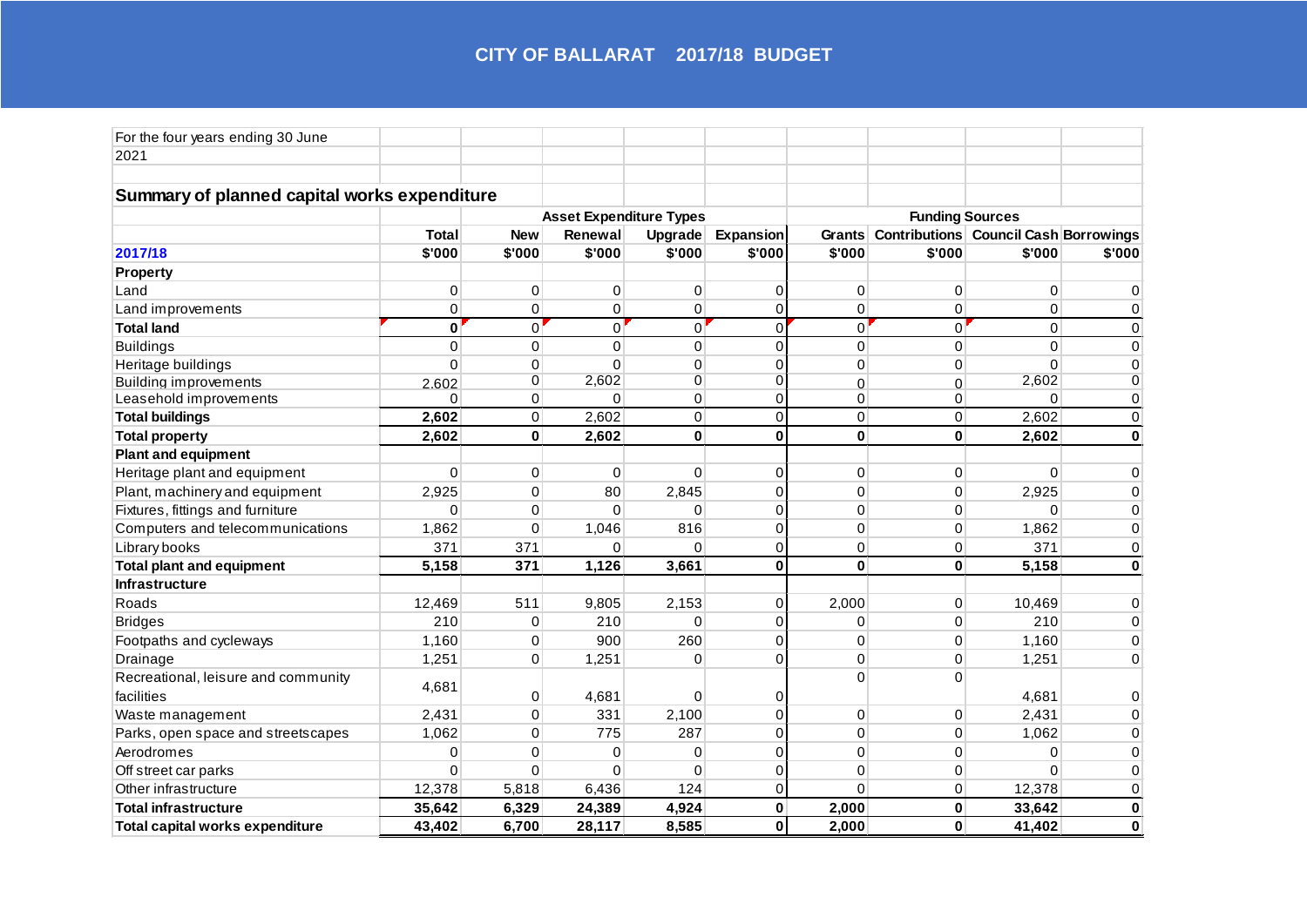| For the four years ending 30 June            |              |                |                                |                |                  |                        |                                              |             |              |  |  |
|----------------------------------------------|--------------|----------------|--------------------------------|----------------|------------------|------------------------|----------------------------------------------|-------------|--------------|--|--|
| 2021                                         |              |                |                                |                |                  |                        |                                              |             |              |  |  |
|                                              |              |                |                                |                |                  |                        |                                              |             |              |  |  |
| Summary of planned capital works expenditure |              |                |                                |                |                  |                        |                                              |             |              |  |  |
|                                              |              |                | <b>Asset Expenditure Types</b> |                |                  | <b>Funding Sources</b> |                                              |             |              |  |  |
|                                              | <b>Total</b> | <b>New</b>     | Renewal                        | <b>Upgrade</b> | <b>Expansion</b> |                        | Grants Contributions Council Cash Borrowings |             |              |  |  |
| 2018/19                                      | \$'000       | \$'000         | \$'000                         | \$'000         | \$'000           | \$'000                 | \$'000                                       | \$'000      | \$'000       |  |  |
| <b>Property</b>                              |              |                |                                |                |                  |                        |                                              |             |              |  |  |
| Land                                         | 0            | 0              | 0                              | $\mathbf{0}$   | $\mathbf 0$      | 0                      | 0                                            | 0           | $\Omega$     |  |  |
| Land improvements                            | $\pmb{0}$    | 0              | 0                              | 0              | $\pmb{0}$        | 0                      | 0                                            | 0           | 0            |  |  |
| <b>Total land</b>                            | $\bf{0}$     | 0              | $\mathbf 0$                    | $\overline{0}$ | $\Omega$         | $\overline{0}$         | $\Omega$                                     | $\Omega$    | $\mathbf 0$  |  |  |
| <b>Buildings</b>                             | 9,320        | 9,320          | $\mathbf 0$                    | $\overline{0}$ | $\Omega$         | $\overline{0}$         | 0                                            | 9,320       | $\Omega$     |  |  |
| Heritage buildings                           | $\Omega$     | 0              | $\Omega$                       | $\mathbf{0}$   | $\Omega$         | $\Omega$               | $\Omega$                                     | $\Omega$    | $\Omega$     |  |  |
| <b>Building improvements</b>                 | 2.602        | 0              | 2,602                          | $\overline{0}$ | $\overline{0}$   | $\mathbf 0$            | $\Omega$                                     | 2,602       | 0            |  |  |
| Leasehold improvements                       | $\Omega$     | $\overline{0}$ | $\Omega$                       | $\mathsf 0$    | $\pmb{0}$        | 0                      | 0                                            | $\Omega$    | 0            |  |  |
| <b>Total buildings</b>                       | 11,922       | 9,320          | 2,602                          | $\pmb{0}$      | $\mathbf 0$      | $\mathbf 0$            | 0                                            | 11,922      | $\mathbf 0$  |  |  |
| <b>Total property</b>                        | 11,922       | 9,320          | 2,602                          | $\mathbf 0$    | $\mathbf 0$      | $\mathbf 0$            | $\mathbf 0$                                  | 11,922      | $\mathbf{0}$ |  |  |
| <b>Plant and equipment</b>                   |              |                |                                |                |                  |                        |                                              |             |              |  |  |
| Heritage plant and equipment                 | $\mathbf{0}$ | $\mathbf 0$    | $\mathbf 0$                    | $\Omega$       | $\mathbf 0$      | 0                      | 0                                            | $\mathbf 0$ | $\mathbf 0$  |  |  |
| Plant, machinery and equipment               | 3,182        | 0              | 280                            | 2,902          | $\mathbf 0$      | 0                      | 0                                            | 3,182       | $\pmb{0}$    |  |  |
| Fixtures, fittings and furniture             | $\Omega$     | 0              | 0                              | $\Omega$       | $\Omega$         | 0                      | $\mathbf 0$                                  | $\mathbf 0$ | $\mathbf 0$  |  |  |
| Computers and telecommunications             | 1,889        | 0              | 1,057                          | 832            | $\mathbf 0$      | 0                      | $\mathbf 0$                                  | 1,889       | $\mathbf 0$  |  |  |
| Library books                                | 371          | 371            | $\Omega$                       | $\Omega$       | $\mathbf 0$      | 0                      | 0                                            | 371         | $\mathbf 0$  |  |  |
| <b>Total plant and equipment</b>             | 5,442        | 371            | 1,337                          | 3,734          | $\mathbf 0$      | 0                      | $\mathbf{0}$                                 | 5,442       | $\mathbf 0$  |  |  |
| Infrastructure                               |              |                |                                |                |                  |                        |                                              |             |              |  |  |
| Roads                                        | 15,221       | 3,223          | 9,825                          | 2,173          | $\mathbf 0$      | 2,040                  | 2,040                                        | 11,141      | 0            |  |  |
| <b>Bridges</b>                               | 210          | 0              | 210                            | $\Omega$       | $\mathbf 0$      | 0                      | 0                                            | 210         | $\Omega$     |  |  |
| Footpaths and cycleways                      | 1,160        | 0              | 900                            | 260            | $\Omega$         | 0                      | $\Omega$                                     | 1,160       | $\Omega$     |  |  |
| Drainage                                     | 1,251        | 0              | 1,251                          | $\Omega$       | $\Omega$         | 0                      | $\Omega$                                     | 1,251       | $\Omega$     |  |  |
| Recreational, leisure and community          | 4,481        |                |                                |                |                  | 0                      | $\Omega$                                     |             |              |  |  |
| facilities                                   |              | $\mathbf 0$    | 4,481                          | 0              | $\Omega$         |                        |                                              | 4,481       | $\Omega$     |  |  |
| Waste management                             | 2,473        | $\mathbf 0$    | 331                            | 2,142          | $\Omega$         | $\mathbf 0$            | 0                                            | 2,473       | $\mathbf 0$  |  |  |
| Parks, open space and streetscapes           | 1,064        | $\mathbf 0$    | 777                            | 287            | $\Omega$         | 0                      | $\mathbf 0$                                  | 1,064       | $\Omega$     |  |  |
| Aerodromes                                   | 0            | 0              | 0                              | 0              | $\mathbf 0$      | $\mathbf 0$            | 0                                            | 0           | $\Omega$     |  |  |
| Off street car parks                         | $\Omega$     | 0              | $\mathbf 0$                    | $\mathbf{0}$   | $\mathbf 0$      | $\mathbf 0$            | $\mathbf 0$                                  | $\Omega$    | $\mathbf 0$  |  |  |
| Other infrastructure                         | 1,672        | 110            | 1,436                          | 126            | $\mathbf 0$      | 0                      | $\Omega$                                     | 1,672       | 0            |  |  |
| <b>Total infrastructure</b>                  | 27,532       | 3,333          | 19,211                         | 4,988          | $\mathbf 0$      | 2,040                  | 2,040                                        | 23,452      | $\pmb{0}$    |  |  |
| Total capital works expenditure              | 44,896       | 13,024         | 23,150                         | 8,722          | $\bf{0}$         | 2,040                  | 2,040                                        | 40,816      | $\bf{0}$     |  |  |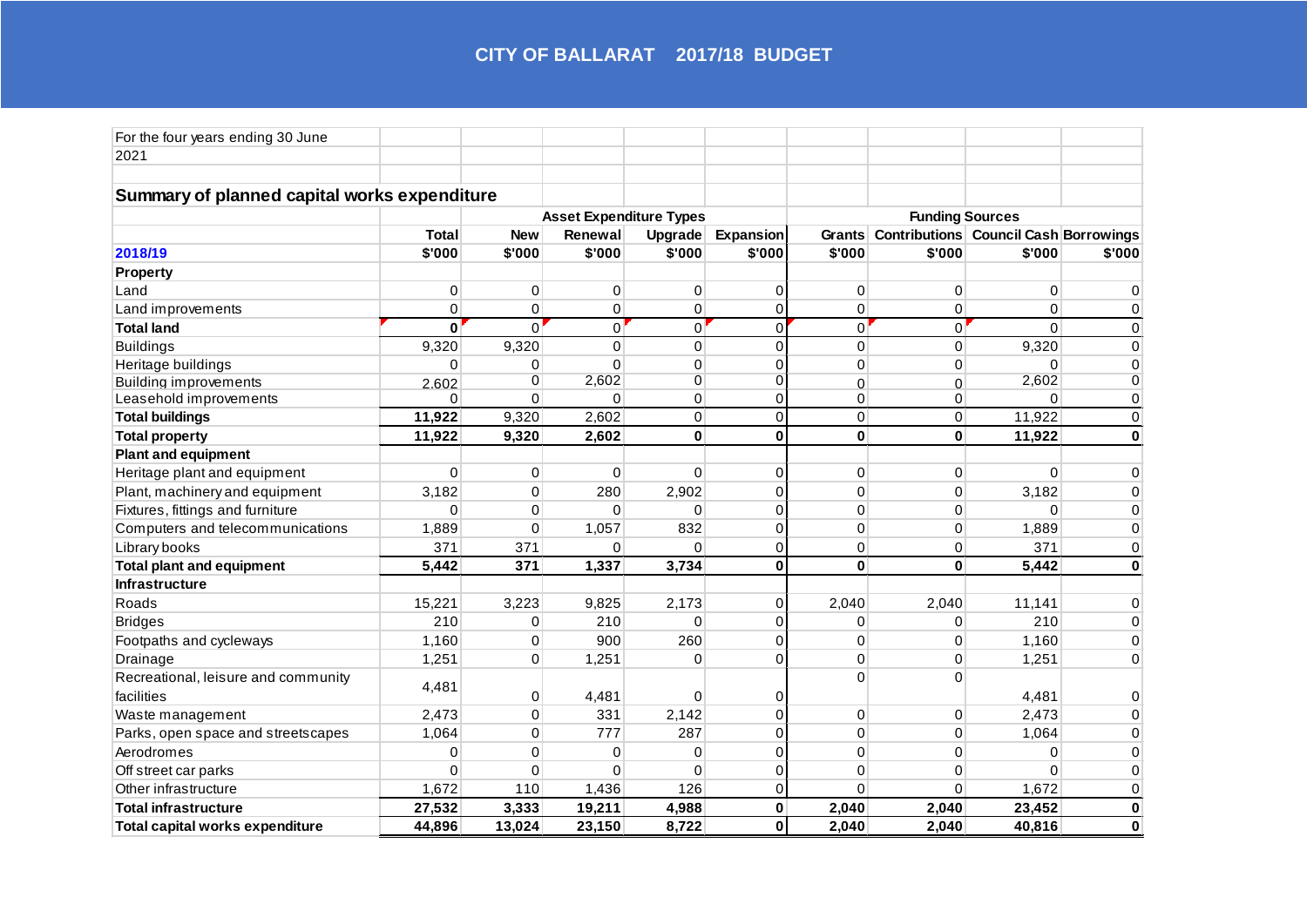| For the four years ending 30 June            |              |              |                                |                |                        |                |                                              |             |              |  |
|----------------------------------------------|--------------|--------------|--------------------------------|----------------|------------------------|----------------|----------------------------------------------|-------------|--------------|--|
| 2021                                         |              |              |                                |                |                        |                |                                              |             |              |  |
|                                              |              |              |                                |                |                        |                |                                              |             |              |  |
| Summary of planned capital works expenditure |              |              |                                |                |                        |                |                                              |             |              |  |
|                                              |              |              | <b>Asset Expenditure Types</b> |                | <b>Funding Sources</b> |                |                                              |             |              |  |
|                                              | <b>Total</b> | <b>New</b>   | Renewal                        | Upgrade        | Expansion              |                | Grants Contributions Council Cash Borrowings |             |              |  |
| 2019/20                                      | \$'000       | \$'000       | \$'000                         | \$'000         | \$'000                 | \$'000         | \$'000                                       | \$'000      | \$'000       |  |
| <b>Property</b>                              |              |              |                                |                |                        |                |                                              |             |              |  |
| Land                                         | 0            | 0            | $\mathbf 0$                    | 0              | 0                      | 0              | 0                                            | 0           | $\Omega$     |  |
| Land improvements                            | 0            | 0            | $\mathbf 0$                    | 0              | $\mathbf 0$            | 0              | 0                                            | 0           | 0            |  |
| <b>Total land</b>                            | $\bf{0}$     | $\Omega$     | $\Omega$                       | $\overline{0}$ | $\Omega$               | $\overline{0}$ | $\Omega$                                     | $\Omega$    | $\mathbf 0$  |  |
| <b>Buildings</b>                             | 11,044       | 11,044       | $\mathbf 0$                    | $\overline{0}$ | $\Omega$               | $\mathbf 0$    | 0                                            | 11,044      | $\Omega$     |  |
| Heritage buildings                           | $\Omega$     | $\Omega$     | $\Omega$                       | $\Omega$       | $\Omega$               | $\Omega$       | $\Omega$                                     | 0           | $\Omega$     |  |
| <b>Building improvements</b>                 | 2.602        | 0            | 2,602                          | $\overline{0}$ | $\overline{0}$         | $\mathbf 0$    | $\Omega$                                     | 2,602       | 0            |  |
| Leasehold improvements                       | $\Omega$     | $\mathbf{0}$ | $\Omega$                       | $\mathsf 0$    | $\mathbf 0$            | 0              | 0                                            | 0           | 0            |  |
| <b>Total buildings</b>                       | 13,646       | 11,044       | 2,602                          | $\mathsf 0$    | $\mathbf 0$            | $\mathbf 0$    | 0                                            | 13,646      | $\mathbf 0$  |  |
| <b>Total property</b>                        | 13,646       | 11,044       | 2,602                          | $\mathbf 0$    | $\mathbf 0$            | $\mathbf 0$    | $\mathbf 0$                                  | 13,646      | $\mathbf{0}$ |  |
| <b>Plant and equipment</b>                   |              |              |                                |                |                        |                |                                              |             |              |  |
| Heritage plant and equipment                 | $\Omega$     | 0            | $\mathbf 0$                    | 0              | $\mathbf 0$            | 0              | 0                                            | $\mathbf 0$ | $\mathbf 0$  |  |
| Plant, machinery and equipment               | 3,240        | 0            | 280                            | 2,960          | $\Omega$               | 0              | $\boldsymbol{0}$                             | 3,240       | $\pmb{0}$    |  |
| Fixtures, fittings and furniture             | $\Omega$     | $\mathbf 0$  | $\Omega$                       | $\Omega$       | $\Omega$               | 0              | $\mathbf 0$                                  | $\mathbf 0$ | $\mathbf 0$  |  |
| Computers and telecommunications             | 1,917        | $\mathbf 0$  | 1,068                          | 849            | $\mathbf 0$            | 0              | $\mathbf 0$                                  | 1,917       | $\mathbf 0$  |  |
| Library books                                | 371          | 371          | $\Omega$                       | $\Omega$       | $\mathbf 0$            | 0              | $\mathbf 0$                                  | 371         | $\mathbf 0$  |  |
| <b>Total plant and equipment</b>             | 5,528        | 371          | 1,348                          | 3,809          | $\bf{0}$               | $\mathbf 0$    | $\bf{0}$                                     | 5,528       | $\mathbf 0$  |  |
| Infrastructure                               |              |              |                                |                |                        |                |                                              |             |              |  |
| Roads                                        | 13,180       | 1,140        | 9,847                          | 2,193          | $\mathbf 0$            | 2,081          | 2,081                                        | 9,018       | 0            |  |
| <b>Bridges</b>                               | 210          | 0            | 210                            | 0              | $\mathbf 0$            | 0              | 0                                            | 210         | $\Omega$     |  |
| Footpaths and cycleways                      | 1,160        | $\Omega$     | 900                            | 260            | $\Omega$               | $\Omega$       | $\Omega$                                     | 1,160       | $\Omega$     |  |
| Drainage                                     | 1,251        | 0            | 1,251                          | $\Omega$       | $\Omega$               | $\Omega$       | $\Omega$                                     | 1,251       | $\Omega$     |  |
| Recreational, leisure and community          |              |              |                                |                |                        | $\Omega$       | $\Omega$                                     |             |              |  |
| facilities                                   | 4,481        | 0            | 4,481                          | 0              | $\Omega$               |                |                                              | 4,481       | $\Omega$     |  |
| Waste management                             | 2,516        | 0            | 331                            | 2,185          | $\Omega$               | 0              | $\boldsymbol{0}$                             | 2,516       | $\mathbf 0$  |  |
| Parks, open space and streetscapes           | 1,066        | 0            | 779                            | 287            | $\Omega$               | 0              | $\mathbf 0$                                  | 1,066       | $\Omega$     |  |
| Aerodromes                                   | 0            | 0            | 0                              | 0              | $\mathbf 0$            | 0              | 0                                            | 0           | $\Omega$     |  |
| Off street car parks                         | $\Omega$     | 0            | 0                              | 0              | $\mathbf 0$            | 0              | $\mathbf 0$                                  | $\Omega$    | $\mathbf 0$  |  |
| Other infrastructure                         | 1,674        | 110          | 1,436                          | 128            | $\mathbf 0$            | $\Omega$       | $\Omega$                                     | 1,674       | 0            |  |
| <b>Total infrastructure</b>                  | 25,538       | 1,250        | 19,235                         | 5,053          | $\mathbf 0$            | 2,081          | 2,081                                        | 21,376      | $\pmb{0}$    |  |
| Total capital works expenditure              | 44,712       | 12,665       | 23,185                         | 8,862          | $\bf{0}$               | 2,081          | 2,081                                        | 40,550      | $\bf{0}$     |  |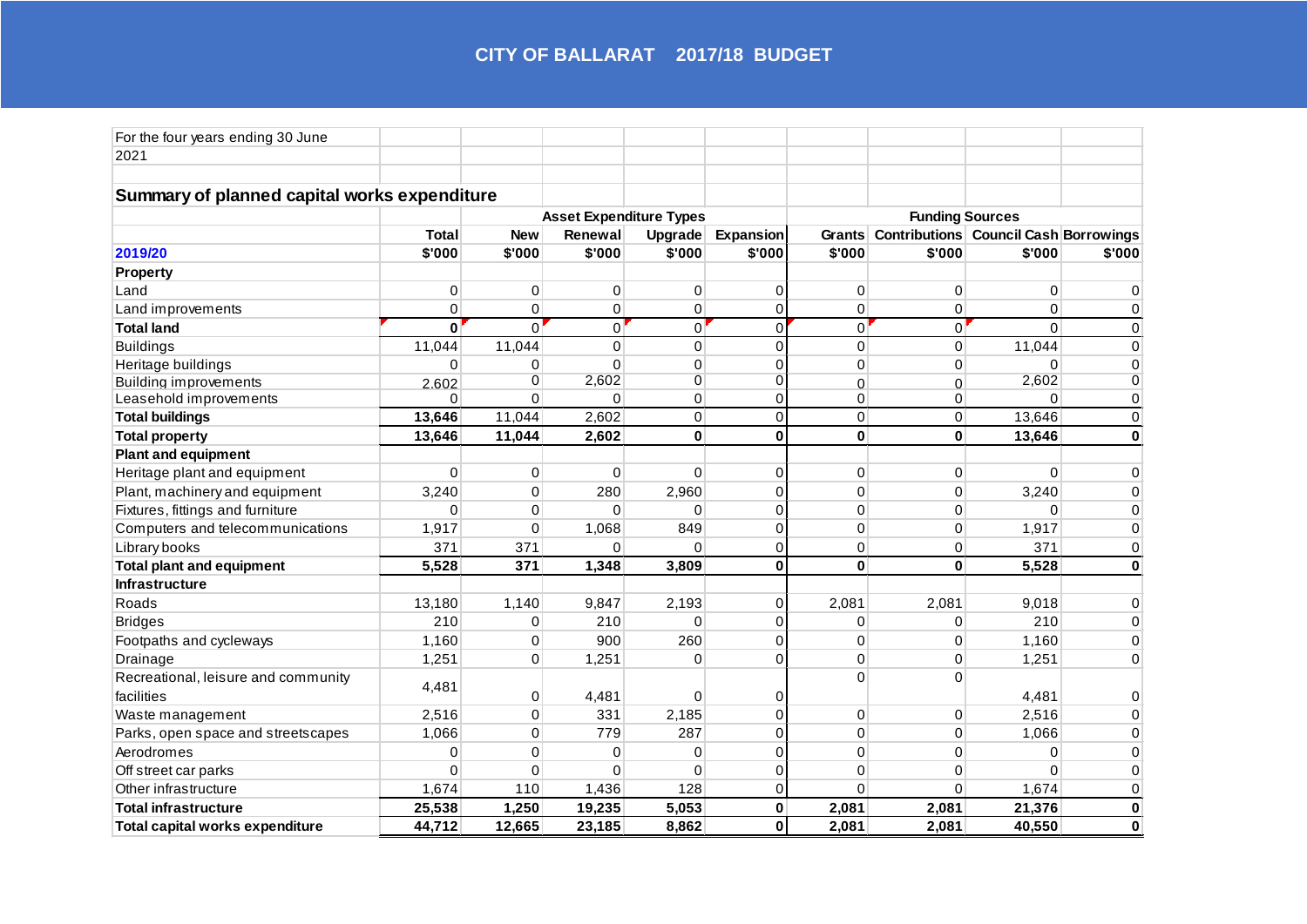| For the four years ending 30 June            |              |              |                                |                |                        |                |                                              |              |                |  |
|----------------------------------------------|--------------|--------------|--------------------------------|----------------|------------------------|----------------|----------------------------------------------|--------------|----------------|--|
| 2021                                         |              |              |                                |                |                        |                |                                              |              |                |  |
|                                              |              |              |                                |                |                        |                |                                              |              |                |  |
| Summary of planned capital works expenditure |              |              |                                |                |                        |                |                                              |              |                |  |
|                                              |              |              | <b>Asset Expenditure Types</b> |                | <b>Funding Sources</b> |                |                                              |              |                |  |
|                                              | <b>Total</b> | <b>New</b>   | Renewal                        | Upgrade        | Expansion              |                | Grants Contributions Council Cash Borrowings |              |                |  |
| 2020/21                                      | \$'000       | \$'000       | \$'000                         | \$'000         | \$'000                 | \$'000         | \$'000                                       | \$'000       | \$'000         |  |
| <b>Property</b>                              |              |              |                                |                |                        |                |                                              |              |                |  |
| Land                                         | 2,012        | 2,012        | $\mathbf 0$                    | 0              | 0                      | 0              | 0                                            | 2,012        | $\Omega$       |  |
| Land improvements                            | 0            | $\Omega$     | $\mathbf 0$                    | 0              | $\mathbf 0$            | 0              | 0                                            | $\Omega$     | 0              |  |
| <b>Total land</b>                            | 2012         | 2012         | $\overline{0}$                 | $\overline{0}$ | $\Omega$               | $\overline{0}$ | $\Omega$                                     | 2012         | $\mathbf 0$    |  |
| <b>Buildings</b>                             | 8,757        | 8,757        | $\mathbf 0$                    | $\overline{0}$ | $\Omega$               | $\mathbf 0$    | 0                                            | 8,757        | $\Omega$       |  |
| Heritage buildings                           | $\Omega$     | $\Omega$     | $\Omega$                       | $\Omega$       | $\Omega$               | $\Omega$       | $\Omega$                                     | $\Omega$     | $\Omega$       |  |
| <b>Building improvements</b>                 | 2.602        | 0            | 2,602                          | $\overline{0}$ | $\overline{0}$         | $\mathbf 0$    | $\Omega$                                     | 2,602        | $\overline{0}$ |  |
| Leasehold improvements                       | $\Omega$     | $\mathbf{0}$ | $\Omega$                       | $\mathsf 0$    | $\mathbf 0$            | 0              | 0                                            | $\Omega$     | 0              |  |
| <b>Total buildings</b>                       | 11,359       | 8,757        | 2,602                          | 0              | $\mathbf 0$            | $\mathbf 0$    | 0                                            | 11,359       | $\mathbf 0$    |  |
| <b>Total property</b>                        | 13,371       | 10,769       | 2,602                          | $\mathbf 0$    | $\mathbf{0}$           | $\mathbf 0$    | $\mathbf 0$                                  | 13,371       | $\mathbf 0$    |  |
| <b>Plant and equipment</b>                   |              |              |                                |                |                        |                |                                              |              |                |  |
| Heritage plant and equipment                 | $\Omega$     | 0            | $\mathbf 0$                    | 0              | $\mathbf 0$            | 0              | 0                                            | $\mathbf 0$  | $\mathbf 0$    |  |
| Plant, machinery and equipment               | 3,299        | 0            | 280                            | 3,019          | $\Omega$               | 0              | $\boldsymbol{0}$                             | 3,299        | $\pmb{0}$      |  |
| Fixtures, fittings and furniture             | $\Omega$     | $\mathbf 0$  | $\Omega$                       | $\Omega$       | $\Omega$               | 0              | $\mathbf 0$                                  | $\mathbf{0}$ | 0              |  |
| Computers and telecommunications             | 1,946        | $\mathbf 0$  | 1,080                          | 866            | $\mathbf 0$            | 0              | $\mathbf 0$                                  | 1,946        | $\mathbf 0$    |  |
| Library books                                | 371          | 371          | $\Omega$                       | $\Omega$       | $\mathbf 0$            | 0              | 0                                            | 371          | $\mathbf 0$    |  |
| <b>Total plant and equipment</b>             | 5,616        | 371          | 1,360                          | 3,885          | $\bf{0}$               | $\mathbf 0$    | $\bf{0}$                                     | 5,616        | $\mathbf 0$    |  |
| Infrastructure                               |              |              |                                |                |                        |                |                                              |              |                |  |
| Roads                                        | 12,592       | 510          | 9,868                          | 2,214          | $\mathbf 0$            | 2,122          | 2,122                                        | 8,348        | 0              |  |
| <b>Bridges</b>                               | 210          | 0            | 210                            | 0              | $\mathbf 0$            | 0              | 0                                            | 210          | $\Omega$       |  |
| Footpaths and cycleways                      | 1,160        | 0            | 900                            | 260            | $\Omega$               | $\Omega$       | $\Omega$                                     | 1,160        | $\Omega$       |  |
| Drainage                                     | 1,251        | 0            | 1,251                          | $\Omega$       | $\Omega$               | $\Omega$       | $\Omega$                                     | 1,251        | $\Omega$       |  |
| Recreational, leisure and community          | 4,481        |              |                                |                |                        | $\Omega$       | $\Omega$                                     |              |                |  |
| facilities                                   |              | 0            | 4,481                          | 0              | $\Omega$               |                |                                              | 4,481        | $\Omega$       |  |
| Waste management                             | 2,560        | 0            | 331                            | 2,229          | $\Omega$               | 0              | $\boldsymbol{0}$                             | 2,560        | $\mathbf 0$    |  |
| Parks, open space and streetscapes           | 1,068        | 0            | 781                            | 287            | $\Omega$               | 0              | $\mathbf 0$                                  | 1,068        | $\Omega$       |  |
| Aerodromes                                   | 0            | 0            | 0                              | 0              | $\mathbf 0$            | 0              | 0                                            | 0            | $\Omega$       |  |
| Off street car parks                         | 0            | 0            | $\mathbf 0$                    | 0              | $\mathbf 0$            | 0              | $\mathbf 0$                                  | $\Omega$     | $\mathbf 0$    |  |
| Other infrastructure                         | 1,676        | 110          | 1,436                          | 130            | $\mathbf 0$            | $\Omega$       | $\Omega$                                     | 1,676        | 0              |  |
| <b>Total infrastructure</b>                  | 24,998       | 620          | 19,258                         | 5,120          | $\mathbf 0$            | 2,122          | 2,122                                        | 20,754       | $\pmb{0}$      |  |
| Total capital works expenditure              | 43,985       | 11,760       | 23,220                         | 9,005          | $\bf{0}$               | 2,122          | 2,122                                        | 39,741       | $\bf{0}$       |  |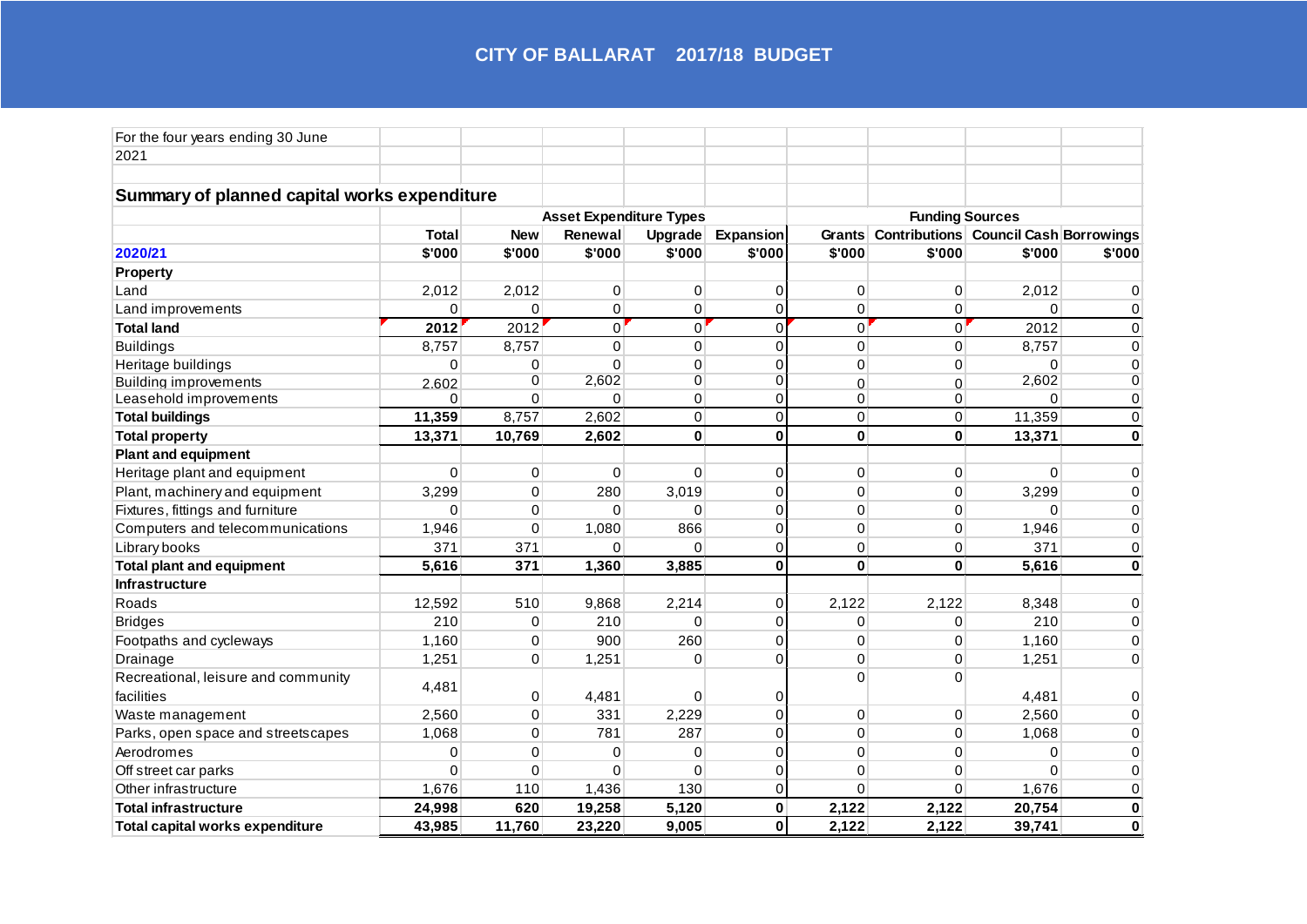| Capital Works Program             |        |                |                                |             |           |              |                        |                                |        |
|-----------------------------------|--------|----------------|--------------------------------|-------------|-----------|--------------|------------------------|--------------------------------|--------|
| For the Year Ended 30 June 2017   |        |                |                                |             |           |              |                        |                                |        |
|                                   |        |                | <b>Asset Expenditure Types</b> |             |           |              | <b>Funding Sources</b> |                                |        |
|                                   | Total  | <b>New</b>     | Renewal                        | Upgrade     | Expansion | Grants       | <b>Contributions</b>   | <b>Council Cash Borrowings</b> |        |
| 2017/18                           | \$'000 | \$'000         | \$'000                         | \$'000      | \$'000    | \$'000       | \$'000                 | \$'000                         | \$'000 |
| <b>Property</b>                   |        |                |                                |             |           |              |                        |                                |        |
| Land                              | 0      | 0              | $\Omega$                       | 0           |           |              |                        |                                |        |
| <b>Total land</b>                 | 0      | $\bf{0}$       | $\bf{0}$                       | $\pmb{0}$   | 0         | 0            | $\bf{0}$               | 0                              | 0      |
| <b>Building improvements</b>      |        |                |                                |             |           |              |                        |                                |        |
| Facility Renewal Program          | 2,602  | 0              | 2,602                          | 0           | 0         | 0            | $\mathbf{0}$           | 2,602                          |        |
| <b>Total buildings</b>            | 2,602  | $\overline{0}$ | 2,602                          | $\mathbf 0$ |           | $\mathbf{0}$ | 0                      | 2,602                          | 0      |
| <b>Total property</b>             | 2,602  | $\mathbf{0}$   | 2,602                          | $\mathbf 0$ | 0         | $\mathbf{0}$ | 0                      | 2,602                          | 0      |
| <b>Plant and equipment</b>        |        |                |                                |             |           |              |                        |                                |        |
| Plant, machinery and equipment    | 2,845  | 0              | $\Omega$                       | 2,845       | $\Omega$  | 0            | 0                      | 2,845                          | 0      |
| Parking Meter Replacement Program | 80     | 0              | 80                             | 0           |           | 0            | 0                      | 80                             | 0      |
| Computers and telecommunications  |        | 0              | $\Omega$                       | 0           |           |              |                        |                                |        |
| Desktop Replacement Program       | 477    | $\mathbf{0}$   | 477                            | 0           | $\Omega$  | 0            | $\Omega$               | 477                            | 0      |
| Home carers - Hand Held PDA       | 50     | 0              | 50                             | 0           |           | 0            |                        | 50                             | 0      |
| <b>IT Infrastructure</b>          | 520    | 0              | 520                            | $\Omega$    | $\Omega$  | 0            | O                      | 520                            | 0      |
| IT System Development             | 816    | 0              | 0                              | 816         | 0         | 0            | 0                      | 816                            | 0      |
| Library books                     |        |                |                                |             |           |              |                        |                                |        |
| Library books                     | 371    | 371            | $\Omega$                       | $\Omega$    | 0         | 0            | 0                      | 371                            |        |
| <b>Total plant and equipment</b>  | 5,159  | 371            | 1,127                          | 3,661       | $\bf{0}$  | $\mathbf{0}$ | $\bf{0}$               | 5,159                          | 0      |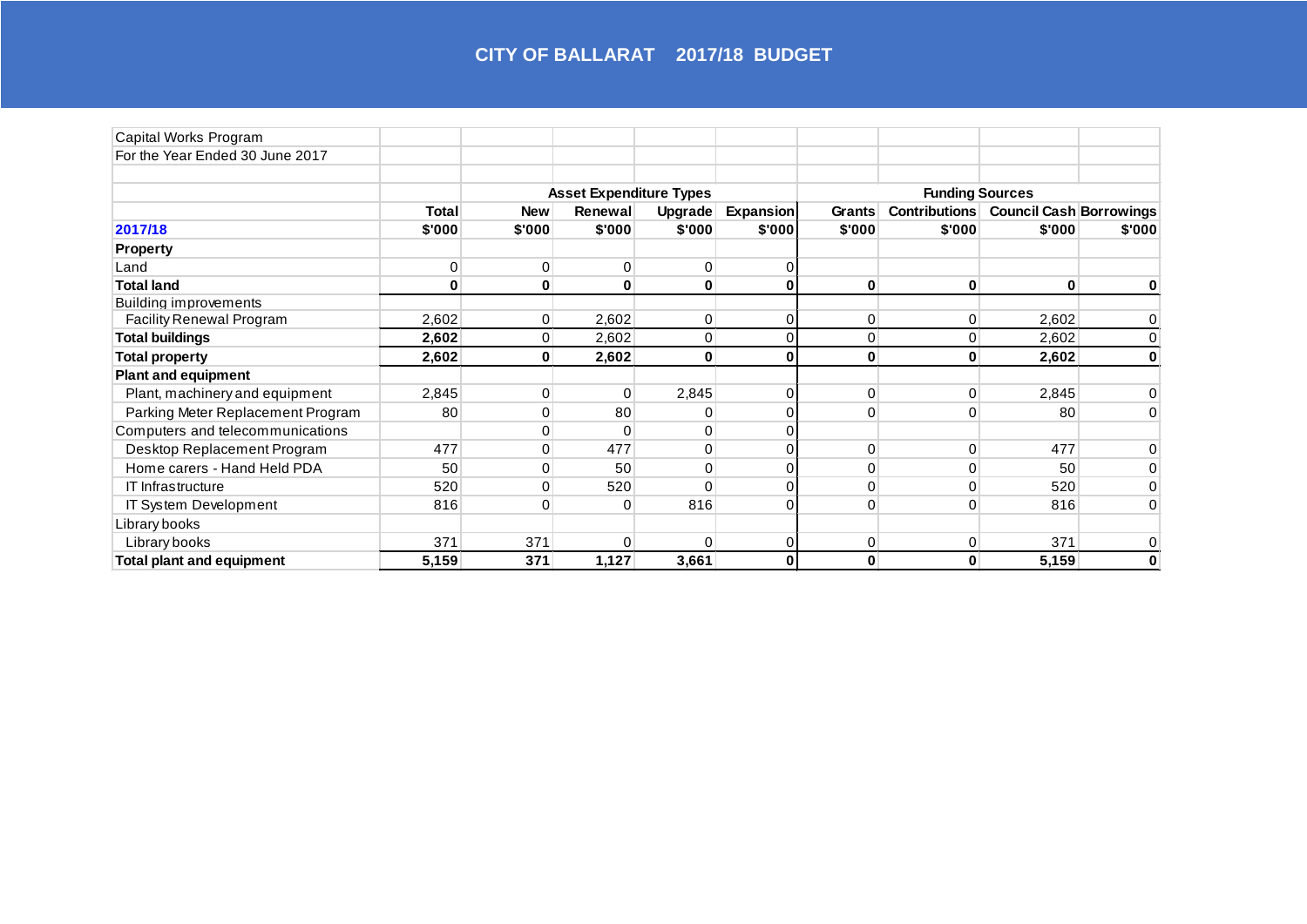| Capital Works Program                  |              |              |                                |             |                  |          |                                                                                  |          |              |
|----------------------------------------|--------------|--------------|--------------------------------|-------------|------------------|----------|----------------------------------------------------------------------------------|----------|--------------|
| For the Year Ended 30 June 2017        |              |              |                                |             |                  |          |                                                                                  |          |              |
|                                        |              |              | <b>Asset Expenditure Types</b> |             |                  |          |                                                                                  |          |              |
|                                        | <b>Total</b> | <b>New</b>   | Renewal                        | Upgrade     | <b>Expansion</b> | Grants   | <b>Funding Sources</b><br><b>Contributions</b><br><b>Council Cash Borrowings</b> |          |              |
| 2017/18                                | \$'000       | \$'000       | \$'000                         | \$'000      | \$'000           | \$'000   | \$'000                                                                           | \$'000   | \$'000       |
| <b>Infrastructure</b>                  |              |              |                                |             |                  |          |                                                                                  |          |              |
| Roads                                  |              |              |                                |             |                  |          |                                                                                  |          |              |
| Federal Blackspot Funding              | 1,000        | $\Omega$     | $\Omega$                       | 1000        | $\Omega$         | 1,000    | $\Omega$                                                                         | $\Omega$ | 0            |
| Federal Roads to Recovery Funding      | 1,000        | $\Omega$     | 1,000                          | $\mathbf 0$ | 0                | 1,000    | 0                                                                                | $\Omega$ | 0            |
| Major New Capital Road Projects        | 510          | 510          | 0                              | $\mathbf 0$ | $\Omega$         | 0        | 0                                                                                | 510      | 0            |
|                                        | 1,235        |              |                                |             |                  | $\Omega$ | $\Omega$                                                                         |          |              |
| Major Rural Roads Infrastructure Works |              | 0            | 1,235                          | $\mathbf 0$ | 0                |          |                                                                                  | 1,235    | 0            |
| Minor Road improvements /upgrades      | 1,153        | $\Omega$     | 0                              | 1153        | $\Omega$         | 0        | $\mathbf 0$                                                                      | 1,153    | 0            |
| Road Renewal                           | 7,571        | $\mathbf{0}$ | 7,571                          | 0           | $\Omega$         | 0        | $\mathbf 0$                                                                      | 7,571    | 0            |
| <b>DCP Construction</b>                | 0            | 0            | 0                              | $\mathbf 0$ | $\Omega$         | 0        | 0                                                                                | $\Omega$ | 0            |
| <b>DCPConstruction - Council</b>       | $\Omega$     |              |                                |             |                  | $\Omega$ | O                                                                                |          |              |
| Commitment                             |              | 0            | 0                              | $\mathbf 0$ | 0                |          |                                                                                  | 0        | 0            |
| <b>DCPConstruction-WIK</b>             | $\Omega$     | $\Omega$     | $\mathbf{0}$                   | $\Omega$    | $\Omega$         | $\Omega$ | $\Omega$                                                                         | $\Omega$ | 0            |
| <b>Bridges</b>                         |              |              |                                |             |                  |          |                                                                                  |          |              |
| <b>Bridge Rehabilitation</b>           | 210          | $\Omega$     | 210                            | $\mathbf 0$ | $\Omega$         | 0        | $\Omega$                                                                         | 210      | 0            |
| Footpaths and cycleways                |              |              |                                |             |                  |          |                                                                                  |          |              |
| <b>Bicycle Paths</b>                   | 360          | $\Omega$     | 360                            | $\Omega$    | $\Omega$         | 0        | $\mathbf 0$                                                                      | 360      | 0            |
| <b>Bicycle Strategy Projects</b>       | 260          | $\Omega$     | $\Omega$                       | 260         | $\Omega$         | 0        | 0                                                                                | 260      | 0            |
| Footpath Works                         | 540          | 0            | 540                            | $\mathbf 0$ | $\Omega$         | 0        | 0                                                                                | 540      | 0            |
| Drainage                               |              |              |                                |             |                  |          |                                                                                  |          |              |
| Drainage Projects                      | 811          | $\mathbf{0}$ | 811                            | $\mathbf 0$ | 0                | 0        | 0                                                                                | 811      | 0            |
| Kerb and channelling                   | 440          | $\Omega$     | 440                            | 0           | $\Omega$         | 0        | $\Omega$                                                                         | 440      | $\mathbf{0}$ |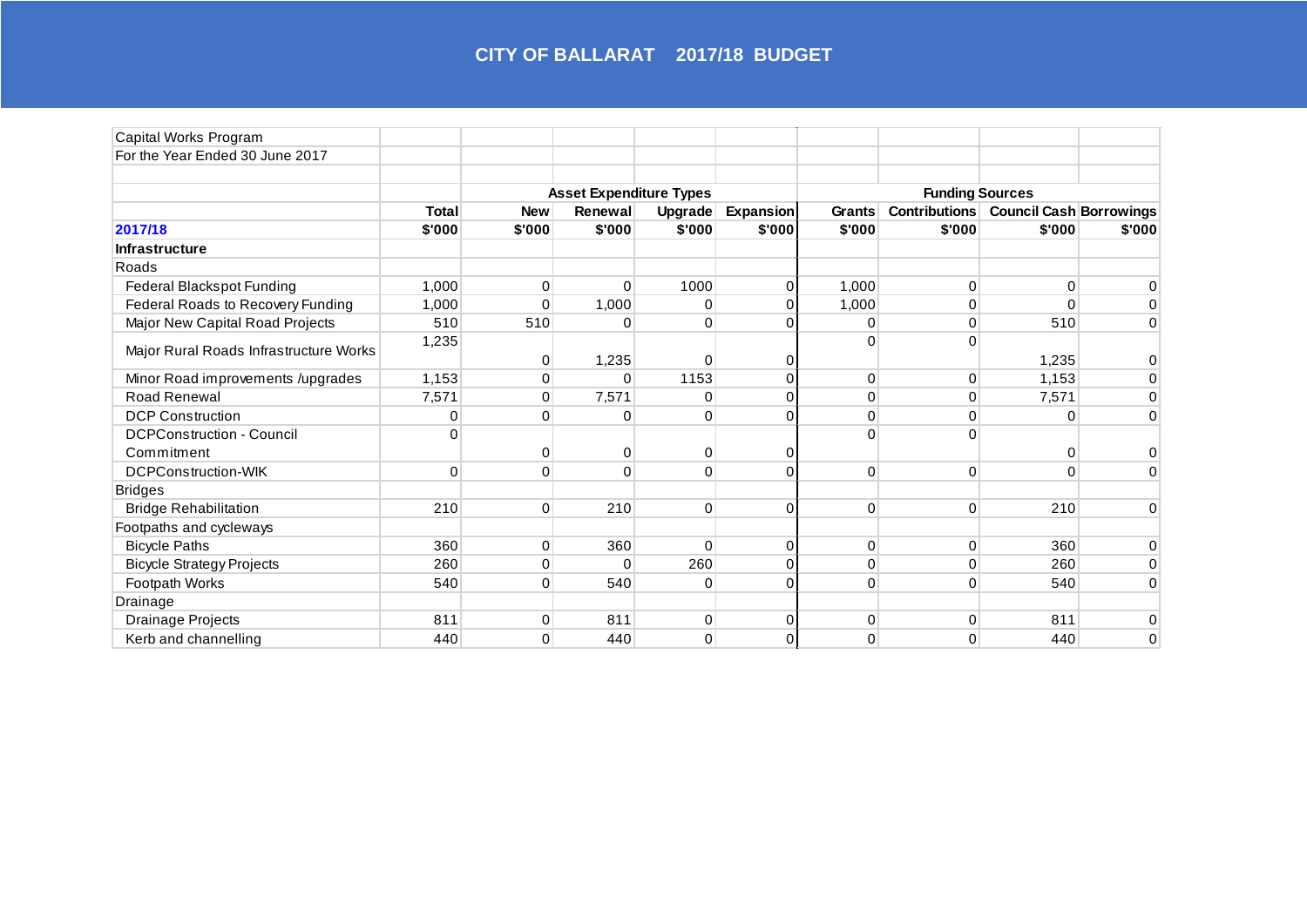|                                            |              | <b>Asset Expenditure Types</b> |             |             |                  | <b>Funding Sources</b> |                      |                                |             |
|--------------------------------------------|--------------|--------------------------------|-------------|-------------|------------------|------------------------|----------------------|--------------------------------|-------------|
|                                            | <b>Total</b> | <b>New</b>                     | Renewal     | Upgrade     | <b>Expansion</b> | Grants                 | <b>Contributions</b> | <b>Council Cash Borrowings</b> |             |
| 2017/18                                    | \$'000       | \$'000                         | \$'000      | \$'000      | \$'000           | \$'000                 | \$'000               | \$'000                         | \$'000      |
| Recreational, leisure and community        |              |                                |             |             |                  |                        |                      |                                |             |
| facilities                                 |              |                                |             |             |                  |                        |                      |                                |             |
| Lake Wendouree Infrastructure Works        | 100          | $\Omega$                       | 100         | 0           | $\mathbf 0$      | $\mathbf 0$            | $\Omega$             | 100                            | 0           |
| BAC Programmable Assets &                  | 200          | $\Omega$                       | 200         | 0           | 0                | $\Omega$               | $\Omega$             |                                |             |
| Equipment                                  |              |                                |             |             |                  |                        |                      | 200                            | $\Omega$    |
| <b>Outdoor Pools</b>                       | 138          | $\Omega$                       | 138         | $\mathbf 0$ | $\Omega$         | $\Omega$               | $\Omega$             | 138                            | $\Omega$    |
| <b>Recreation Capital Improvement</b>      | 4,243        | $\Omega$                       |             | $\mathbf 0$ | $\Omega$         | $\Omega$               | $\Omega$             | 4,243                          | $\Omega$    |
| Program                                    |              |                                | 4,243       |             |                  |                        |                      |                                |             |
| Waste management                           |              |                                |             |             |                  |                        |                      |                                |             |
| Landfill Upgrade                           | 2,100        | $\mathbf 0$                    | $\mathbf 0$ | 2100        | $\pmb{0}$        | $\mathbf 0$            | $\mathbf 0$          | 2,100                          | $\Omega$    |
| Replacement Bins Program                   | 331          | $\Omega$                       | 331         | $\Omega$    | $\Omega$         | $\Omega$               | $\Omega$             | 331                            | $\Omega$    |
| Parks, open space and streetscapes         |              |                                |             |             |                  |                        |                      |                                |             |
| <b>Ballarat Botanical Gardens Program</b>  | 60           | $\mathbf 0$                    | 60          | 0           | $\mathbf 0$      | $\mathbf 0$            | $\mathbf 0$          | 60                             | 0           |
| <b>City Entrances</b>                      | 162          | 0                              | 162         | 0           | $\mathbf 0$      | 0                      | $\mathbf 0$          | 162                            | 0           |
| Median Strip Landscaping Project           | 104          | $\Omega$                       | 104         | $\mathbf 0$ | $\Omega$         | $\Omega$               | $\Omega$             | 104                            | $\mathbf 0$ |
| Parks Development Program                  | 287          | $\Omega$                       | 287         | $\mathbf 0$ | $\Omega$         | $\mathbf 0$            | $\Omega$             | 287                            | 0           |
| Playground Improvement Program             | 60           | $\mathbf 0$                    | 60          | $\mathbf 0$ | $\Omega$         | $\mathbf 0$            | $\Omega$             | 60                             | 0           |
| Playspace Planning Framework               | 276          | $\Omega$                       | $\Omega$    | 276         | $\Omega$         | $\Omega$               | $\Omega$             | 276                            | $\mathbf 0$ |
| <b>Public Place Recycling</b>              | 11           | $\Omega$                       | $\Omega$    | 11          | $\Omega$         | $\mathbf 0$            | $\Omega$             | 11                             | $\mathbf 0$ |
| <b>Street Irrigation Project</b>           | 102          | $\Omega$                       | 102         | $\mathbf 0$ | $\Omega$         | $\mathbf 0$            | $\Omega$             | 102                            | 0           |
| Other infrastructure                       |              |                                |             |             |                  |                        |                      |                                |             |
| Bus Shelter repair and replacement         | 160          | $\Omega$                       | 160         | $\mathbf 0$ | $\Omega$         | $\mathbf 0$            | $\Omega$             | 160                            | $\mathbf 0$ |
| <b>Land Development Council</b>            | 102          |                                |             | 102         | $\mathbf 0$      | 0                      | $\Omega$             |                                |             |
| Contribution                               |              | 0                              | $\Omega$    |             |                  |                        |                      | 102                            | 0           |
| Monument Renewal Program                   | 110          | $\Omega$                       | 110         | $\mathbf 0$ | $\mathbf 0$      | $\mathbf 0$            | $\Omega$             | 110                            | $\Omega$    |
| Minor Capital Works                        | 5,000        | $\Omega$                       | 5,000       | 0           | $\Omega$         | $\mathbf 0$            | $\Omega$             | 5,000                          | $\mathbf 0$ |
| Public Art Program                         | 111          | 111                            | 0           | $\mathbf 0$ | $\Omega$         | $\mathbf 0$            | $\mathbf 0$          | 111                            | 0           |
| <b>School Crossing Supervisor Shelters</b> | 22           | $\Omega$                       | $\Omega$    | 22          | $\Omega$         | $\Omega$               | $\Omega$             | 22                             | $\Omega$    |
| Social Infrastructure Capital              | 1,000        | 0                              | 1,000       | $\mathbf 0$ | $\Omega$         | 0                      | 0                    | 1,000                          | $\Omega$    |
| Improvement Program                        |              |                                |             |             |                  |                        |                      |                                |             |
| <b>Street Furniture Renewal Program</b>    | 164          | $\Omega$                       | 164         | 0           | $\Omega$         | $\Omega$               | $\Omega$             | 164                            | $\Omega$    |
| <b>DCPConstruction-Council</b>             | 5,708        | 5,708                          | $\Omega$    | $\Omega$    | $\Omega$         | $\Omega$               | $\Omega$             | 5,708                          | $\Omega$    |
| <b>Total infrastructure</b>                | 35,641       | 6,329                          | 24,388      | 4,924       | $\mathbf{0}$     | 2,000                  | $\mathbf{0}$         | 33,641                         | $\mathbf 0$ |
| Total capital works expenditure            | 43,402       | 6,700                          | 28,117      | 8,585       | $\mathbf{0}$     | 2,000                  | $\mathbf{0}$         | 41,402                         | $\mathbf 0$ |